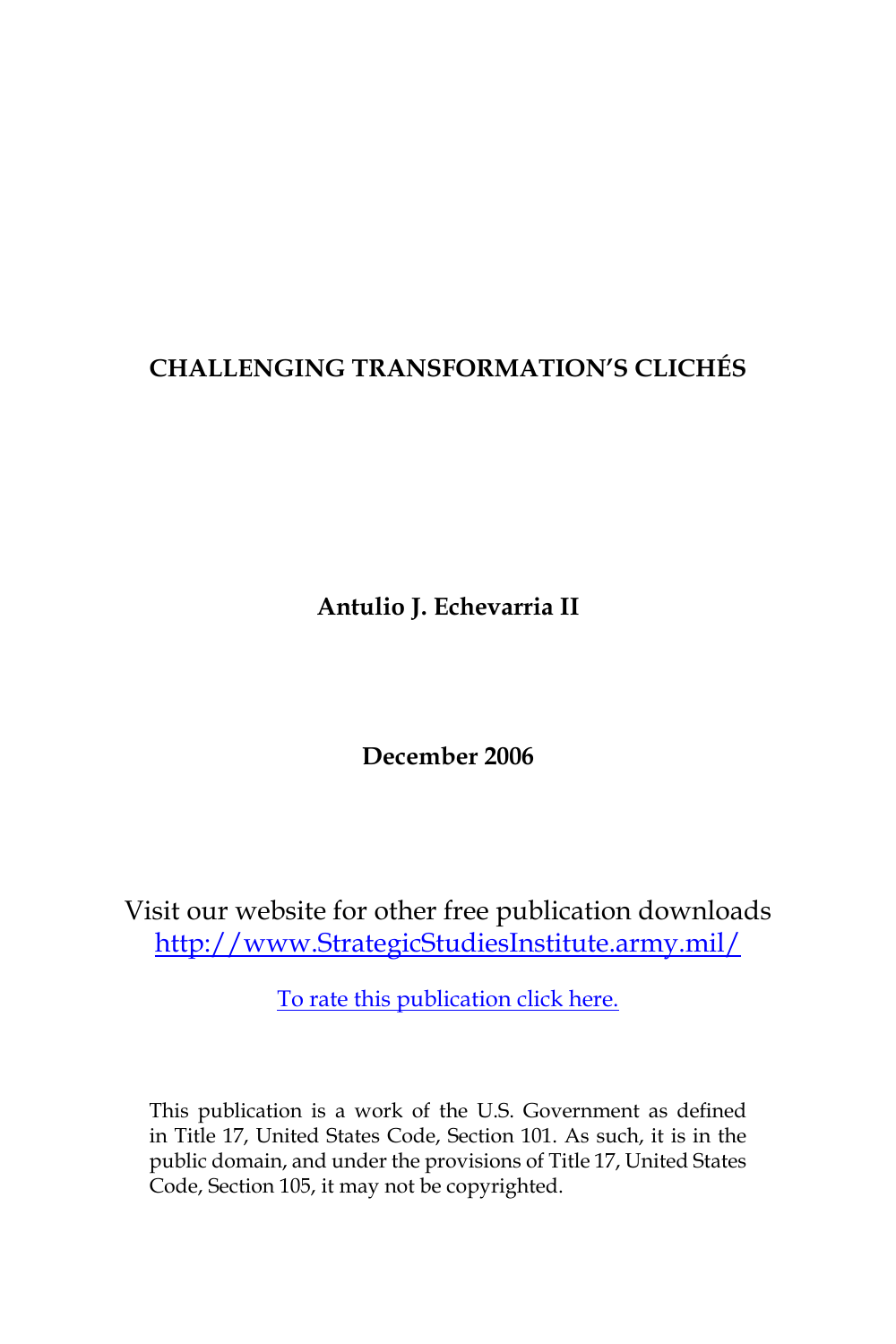\*\*\*\*\*

The views expressed in this report are those of the author and do not necessarily reflect the official policy or position of the Department of the Army, the Department of Defense, or the U.S. Government. This report is cleared for public release; distribution is unlimited.

\*\*\*\*\*

Comments pertaining to this report are invited and should be forwarded to: Director, Strategic Studies Institute, U.S. Army War College, 122 Forbes Ave, Carlisle, PA 17013-5244.

\*\*\*\*\*

All Strategic Studies Institute (SSI) publications are available on the SSI homepage for electronic dissemination. Hard copies of this report also may be ordered from our homepage. SSI's homepage address is: *www.StrategicStudiesInstitute.army.mil*.

\*\*\*\*\*

The Strategic Studies Institute publishes a monthly e-mail newsletter to update the national security community on the research of our analysts, recent and forthcoming publications, and upcoming conferences sponsored by the Institute. Each newsletter also provides a strategic commentary by one of our research analysts. If you are interested in receiving this newsletter, please subscribe on our homepage at *www.StrategicStudiesInstitute.army. mil*/*newsletter/.*

ISBN 1-58487-266-7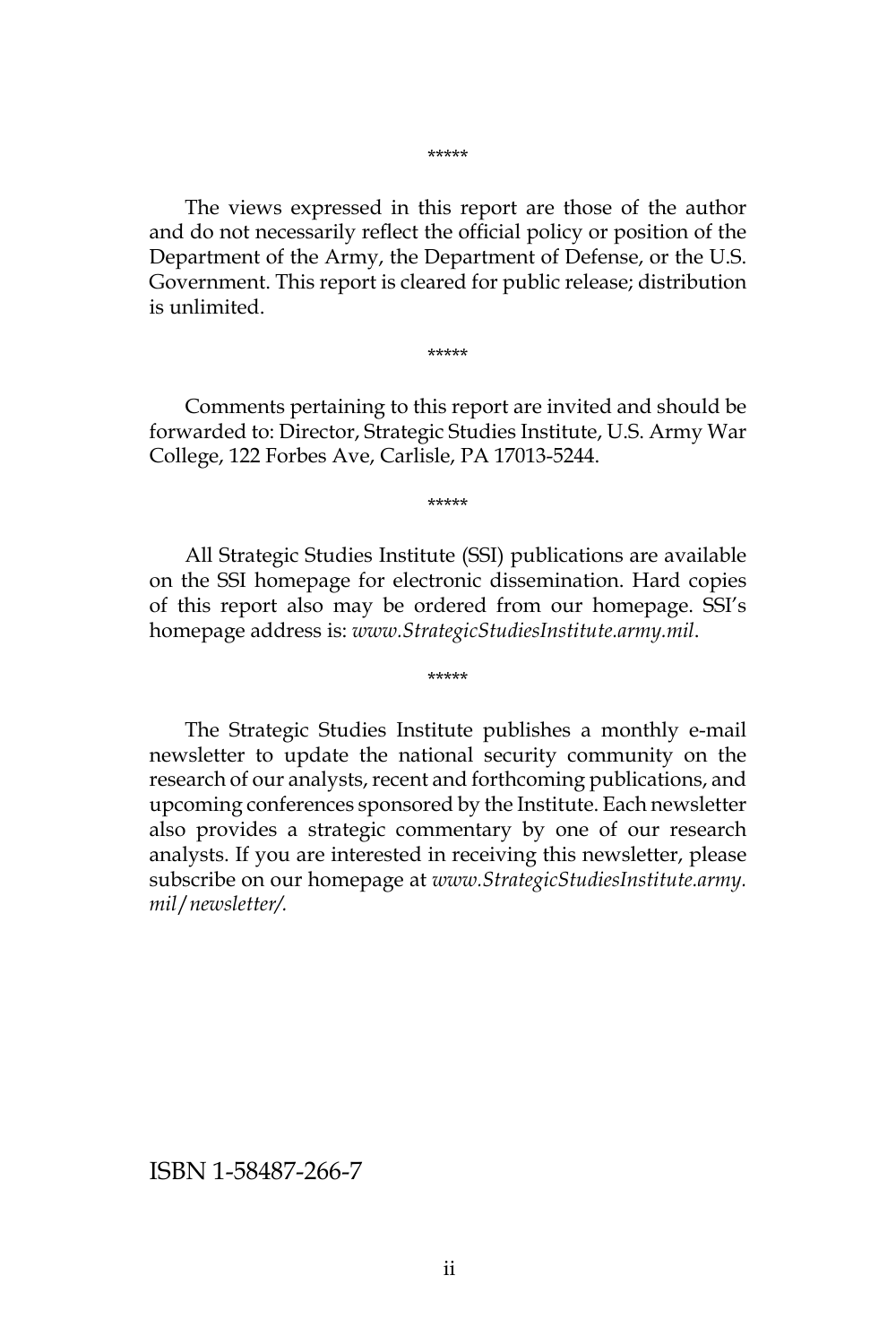#### **FOREWORD**

Most of the ideas underpinning the foundation of American defense policy and military strategy today were once new and untested concepts at the edge of strategic thought. Critical thinkers had to analyze and refine those ideas so the defense community could apply them in strategy and force development. This is an ongoing process: new ideas emerge, are tested, and adopted, revised, or discarded.

To aid the process of identifying and examining new ideas and concepts, the Strategic Studies Institute publishes a special series called "Advancing Strategic Thought." This series offers a forum for putting forth original and innovative concepts and perspectives concerning national security policy and military strategy. Yet, it also challenges accepted notions which might have become part of the foundation of American defense policy a bit too quickly. All of this is done, again, in the interest of advancing strategic thought.

The following monograph by Dr. Antulio J. Echevarria II challenges some of the accepted notions that have become foundational to contemporary theories of military transformation. The larger point in Dr. Echevarria's view is that any endeavor as resource-intensive as military transformation is too important to rest on uncontested truths.

The Strategic Studies Institute is pleased to offer this analytical study as part of its series dedicated to advancing strategic thought.

DOUGLAS C. LOVELACE, JR.

**Director** Strategic Studies Institute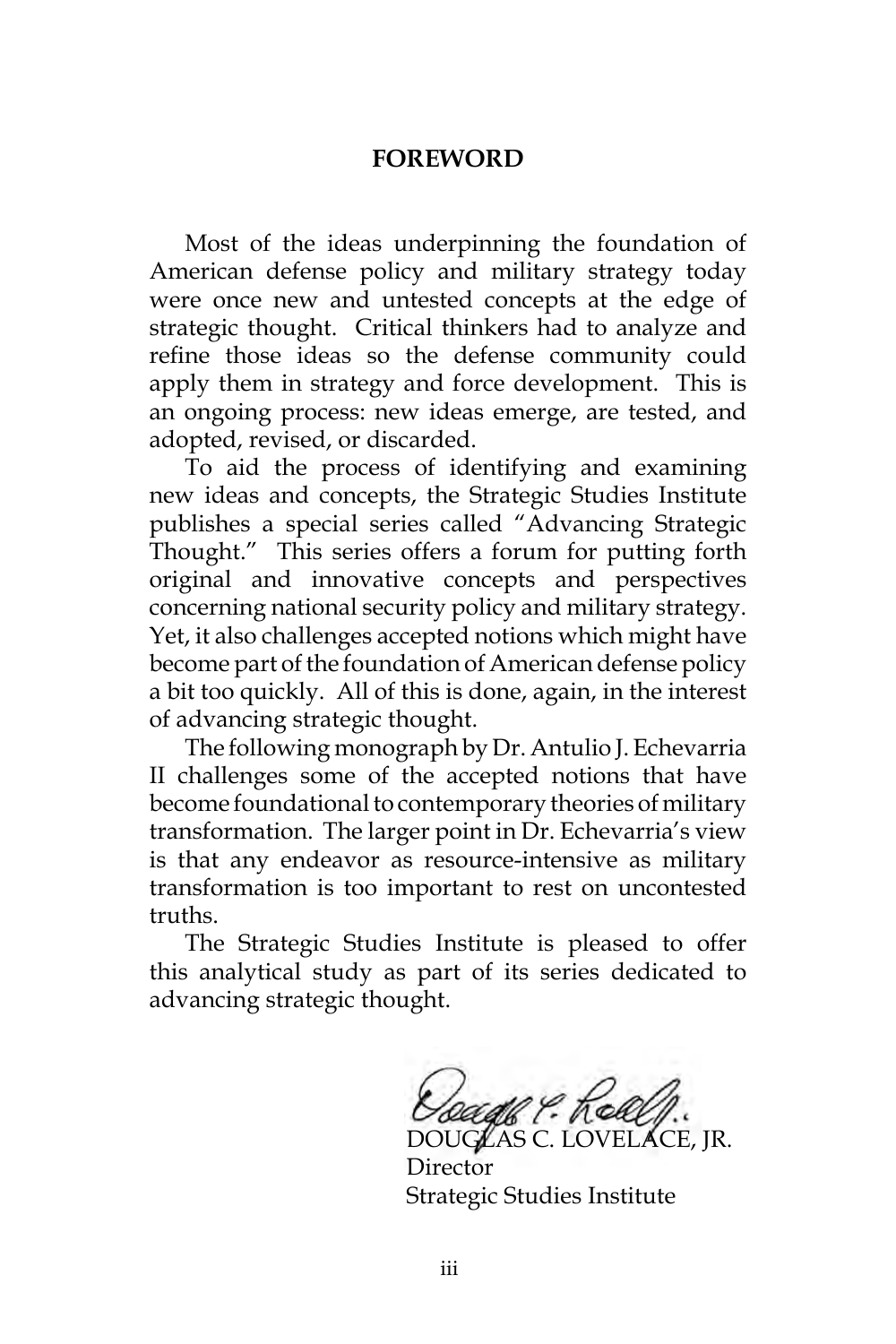# **BIOGRAPHICAL SKETCH OF THE AUTHOR**

Antulio J. Echevarria II is currently assigned as the Director of Research and the Director of National Security Affairs. He graduated from the U.S. Military Academy in 1981, was commissioned as an armor officer, and has held a variety of command and staff assignments in Germany and Continental United States. Dr. Echevarria is the author of *After Clausewitz: German Military Thinkers before the Great War*, the University Press of Kansas (2001), *Clausewitz and Contemporary War*, the University of Oxford (forthcoming 2007), and *Imagining Future War*, Praeger (forthcoming 2007). He also has published articles in a number of scholarly and professional journals to include the *Journal of Military History*, *War in History*, *War & Society*, the *Journal of Strategic Studies*, *Parameters*, *Joint Force Quarterly*, *Military Review*, and *Airpower Journal*. Dr. Echevarria is a graduate of the U.S. Army's Command and General Staff College and the U.S. Army War College, and holds M.A. and Ph.D. degrees in History from Princeton University.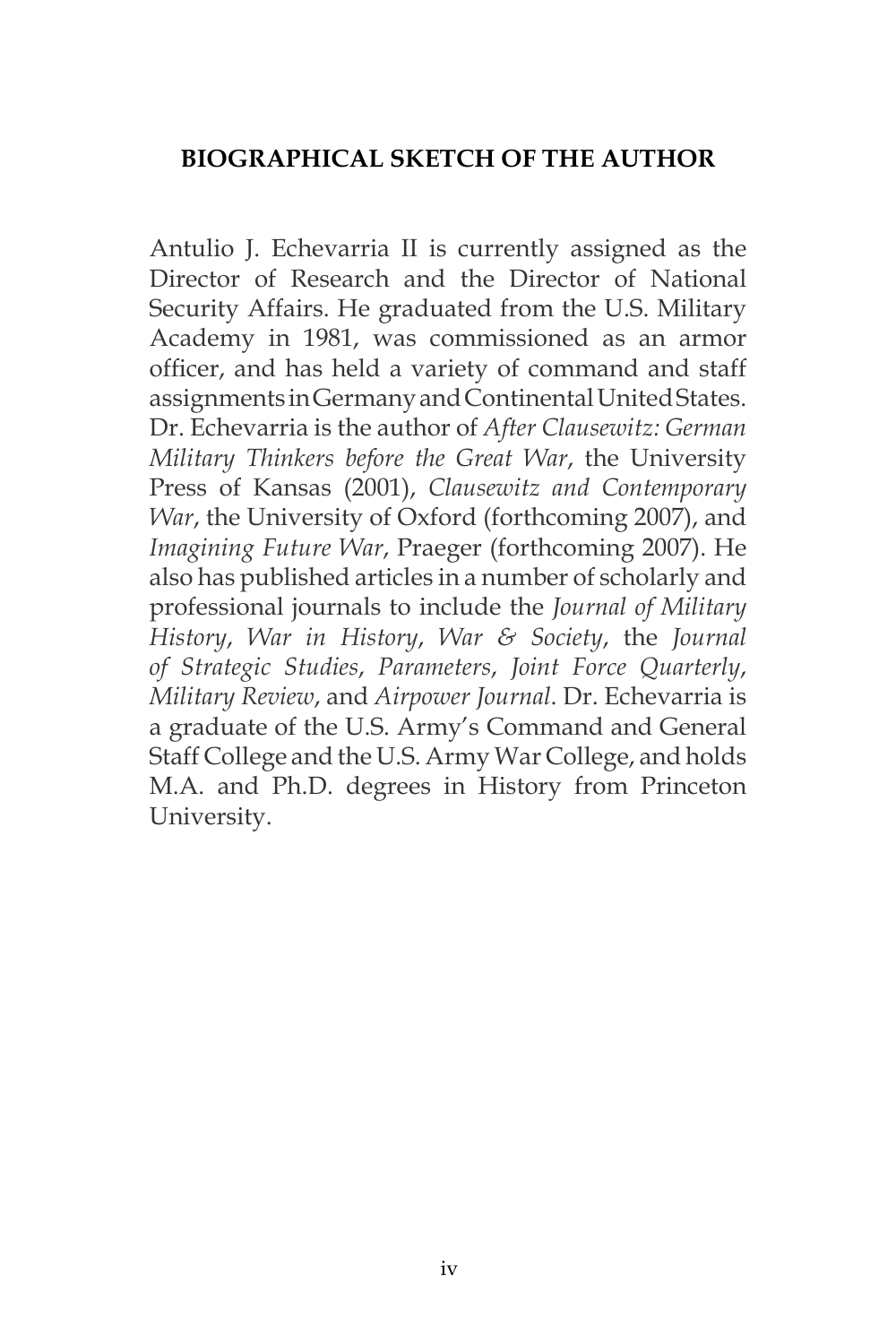## **SUMMARY**

Much of the dialogue concerning military transformation in the United States employs a number of popular, but hitherto unchallenged clichés. Clichés and catchwords are merely handy ways of capturing and conveying truths. Unsubstantiated clichés, however, can masquerade as truths and, unless exposed in time, ultimately prove costly and harmful to policy. This monograph examines five of the more popular clichés, or myths, found in transformation literature today. The fact that they continue to gain currency in the dialogue suggests that we need to examine our accepted truths more regularly.

The first cliché is that military transformation is about changing to be better prepared for *the* future, as if we could somehow separate the future from our current agendas, and as if we had only one future for which to prepare. In fact, transformation is more about the present than the future. Our views of the future are just as distorted by our biases and perspectives as are our views of the past or present. If forecasting the future is always affected by the present, the influences of the present are not always bad. Without biases, much of the information we receive would remain unintelligible. What we need, then, are the means and the willingness to recognize our biases, and to test them—to filter our filters.

The second cliché is that strategic uncertainty is greater today than it was during the Cold War. Unfortunately, this view overstates the amount of certainty that existed then and exaggerates the level of uncertainty in evidence today. We should not forget the amount of uncertainty that clouded conflicts in Korea, Indochina, the Middle East, and northern Africa, as well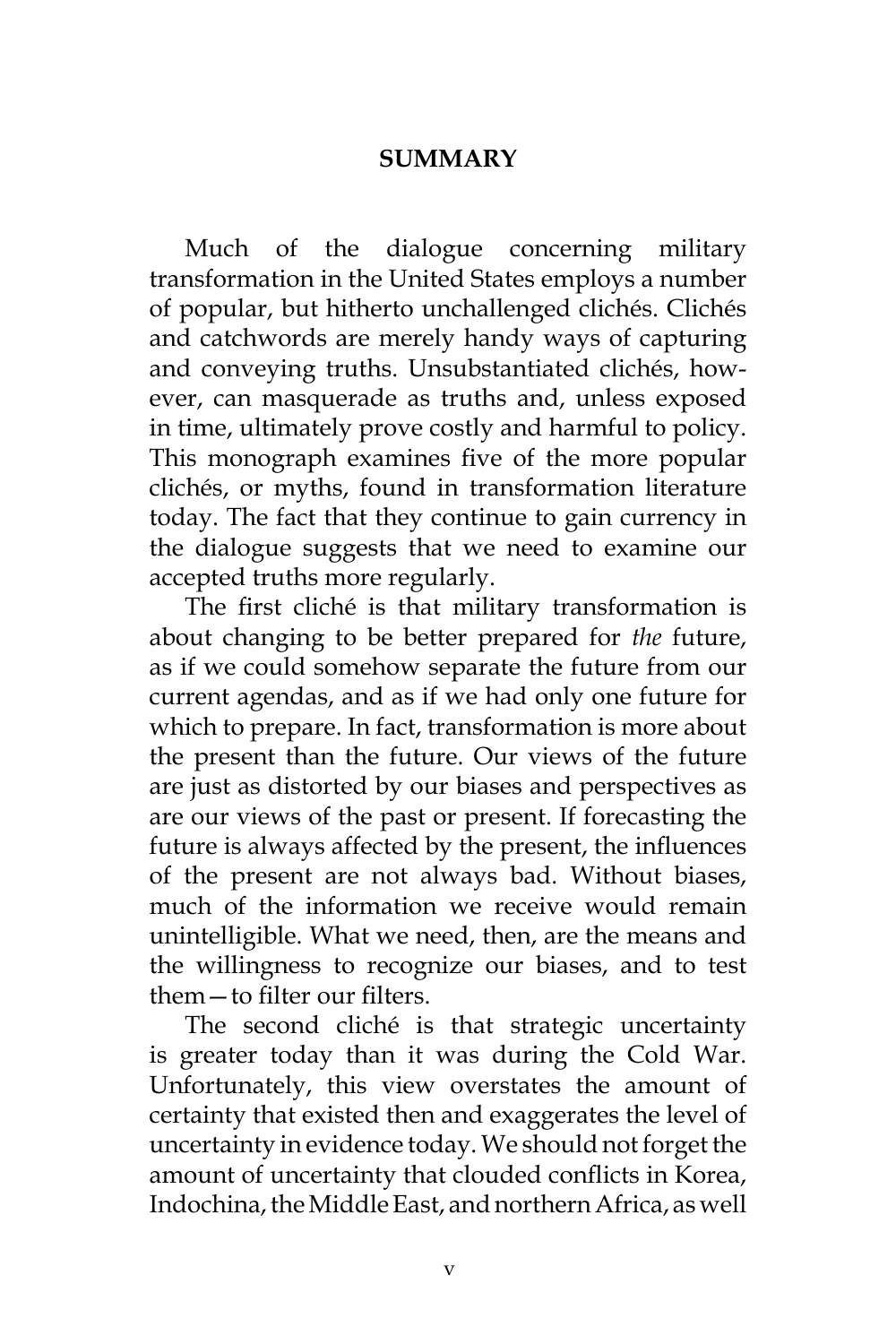as the invasion of Hungary in 1956, the Cuban missile crisis of 1963, the Munich crisis of 1972, the Suez crisis of 1973, and the many tense moments that attended the collapse of the Soviet Union. Today's uncertainty may be qualitatively different, but it is hardly greater than that which obtained during the Cold War. Moreover, we actually know a great deal about today's threats, especially that of transnational terrorism; many recent works have added, and continue to add, to our wealth of knowledge about terrorism and specific terrorist groups. We know the demographics of these groups; their pathologies; the values they hold; their goals; the conditions they need for success; their sources of support; their methods, even though they continue to change; and in many cases, their structures and innerworkings, even though the experts themselves do not always agree.

The third cliché is that mental transformation is the most difficult part of any effort to change. Actually, the most difficult part of transformation is the complex task of managing the change itself. The ideas behind Gustavus Adolphus' reform of the Swedish military during the 17th century—which included mobile artillery and greater use of musketry—were not hard to grasp. Likewise, Napoleon's tactical and operational innovations—which involved combining mass and firepower with self-sufficient army organizations called corps—were not difficult to understand. In fact, the truly hard part about change is *managing* the change. That requires backing up vague visions and lofty goals with concrete programs that can provide meaningful resources for new roles and functions, and offering incentives or compensation packages capable of appeasing institutional interests, especially the specific interests of those groups or communities most threatened by change.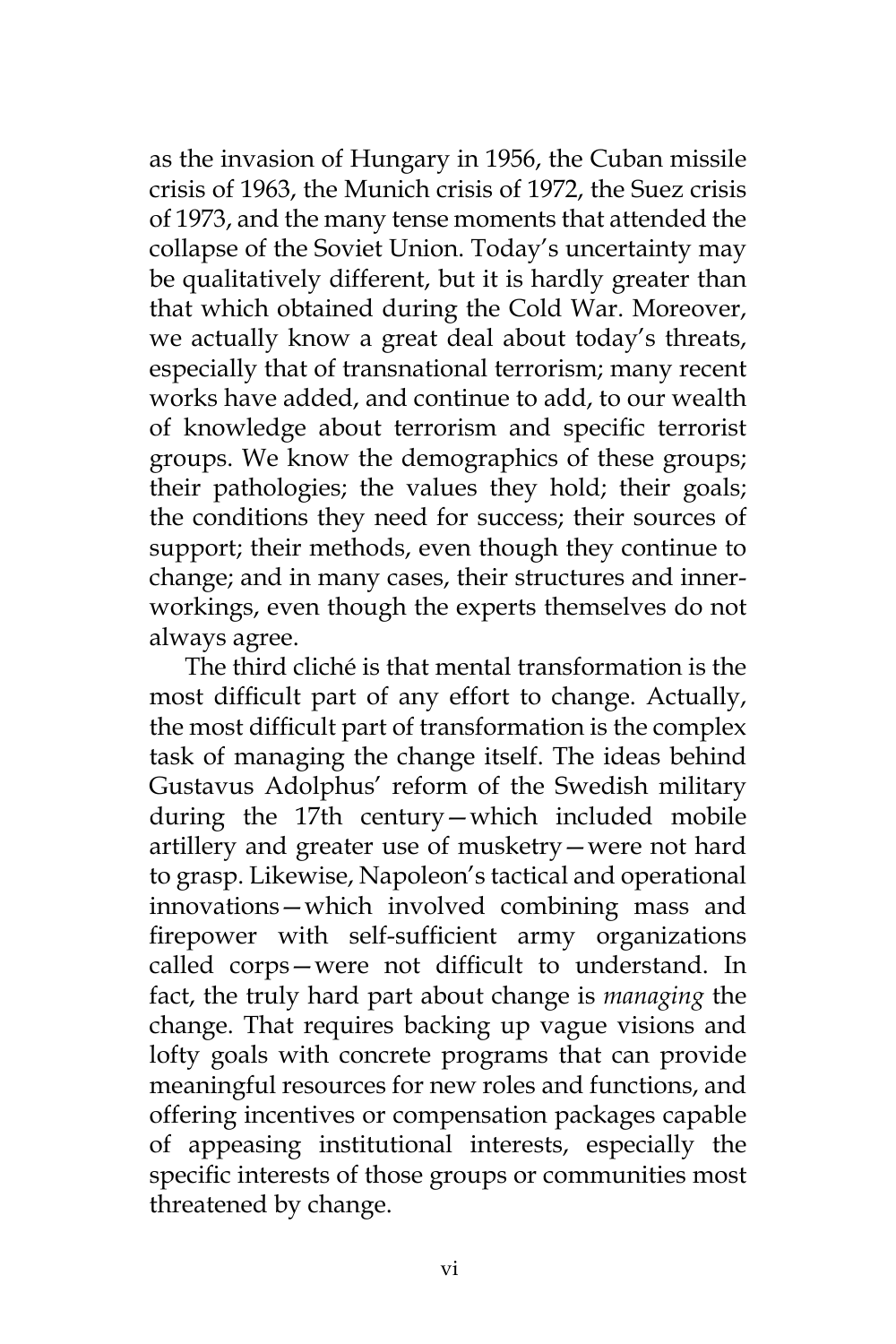The fourth cliché is that imagination and creative thinking are critical for any successful transformation. While these qualities certainly are important, they are only vital when the effort is open-ended, or in its early stages. Once the transformation effort gains momentum, a new orthodoxy replaces the old one, and creative thinking, unless it remains "in the box," becomes inconvenient. To be sure, creative thinking can generate a wealth of potential solutions to the practical problems and the incidental friction that come with implementing change. However, the next step, the critical analysis of those solutions, is essential to moving forward. In short, the only truly essential key to transforming successfully is the capacity for critical analysis, which enables us to challenge clichés and assumptions, to expose vacuous theories and seductive jargon, and, in theory at least, to assess the results of war games and other exercises impartially.

Finally, the last cliché is that militaries tend to transform slowly, or not at all, because they like to "refight the last war," rather than preparing for the next one. While militaries tend to rely on historical models almost to a fault, organizations need to learn from their experiences. An organization that cannot, or will not, learn from its past is not likely to prepare itself very well for the future either, except by chance. Assessing what worked and what did not from historical data is integral to critical analysis. Learning from the past and preparing for the future require an ability to evaluate events as rigorously and objectively as possible.

Admittedly, readers easily can find more than five such catchwords or myths running through today's transformation literature. However, the purpose here is not to address every particular cliché, but rather to point out the need to challenge accepted "truths."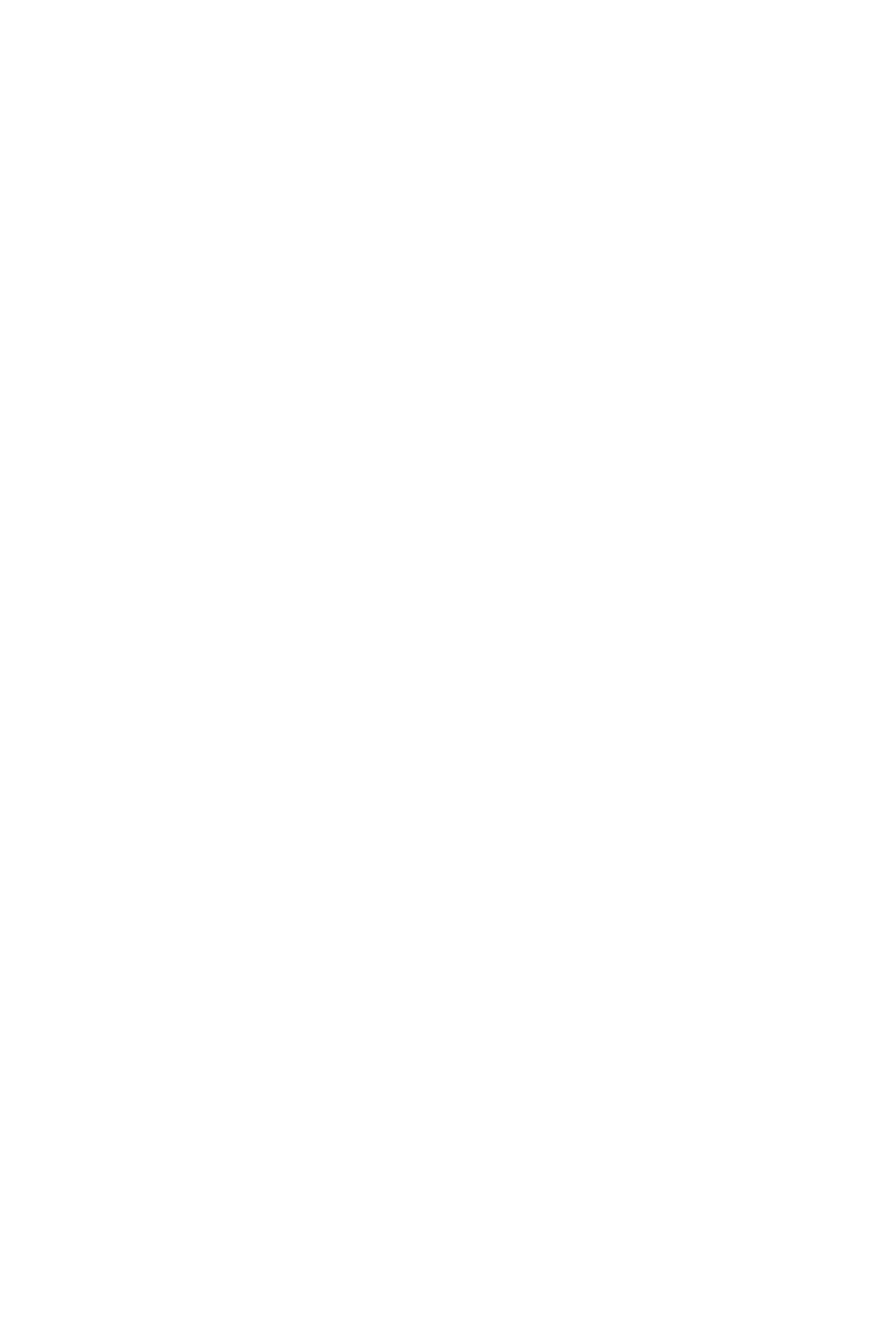# **Challenging Transformation's Clichés**

Much of the literature concerning military transformation in the United States employs a number of popular, but hitherto unchallenged clichés. Unfortunately, when phrases are repeated frequently enough, they begin to sound true. In policy circles, where haste often is by necessity the order of the day, that poor basis can suffice to justify any number of decisions. Clichés and catchwords are merely handy ways of capturing and conveying truths; they may reveal a lack of imagination on the part of the user, but they are hardly dangerous. Unsubstantiated clichés, however, are another matter. They can masquerade as truths and, unless exposed in time, ultimately prove costly and harmful to policy. This monograph examines five of the more popular clichés, or myths, found in transformation literature today, and argues that they are baseless.<sup>1</sup> Only by regularly challenging the many expressions we take for granted can we avoid wasting ever-scarce resources, and keep our military transformation on course.

The first cliché is that military transformation is about changing to be better prepared for *the* future, as if we could somehow separate the future from our current agendas, and as if we had only one future for which to prepare. In fact, transformation is more about the present than the future. In effect, there are as many "futures" as there are forecasts, and all are powerfully influenced by the present. The second cliché is that strategic uncertainty is greater today than it was during the Cold War. Unfortunately, this view overstates the level of certainty that existed then overstates while also exaggerating the amount of uncertainty in evidence today. The third cliché is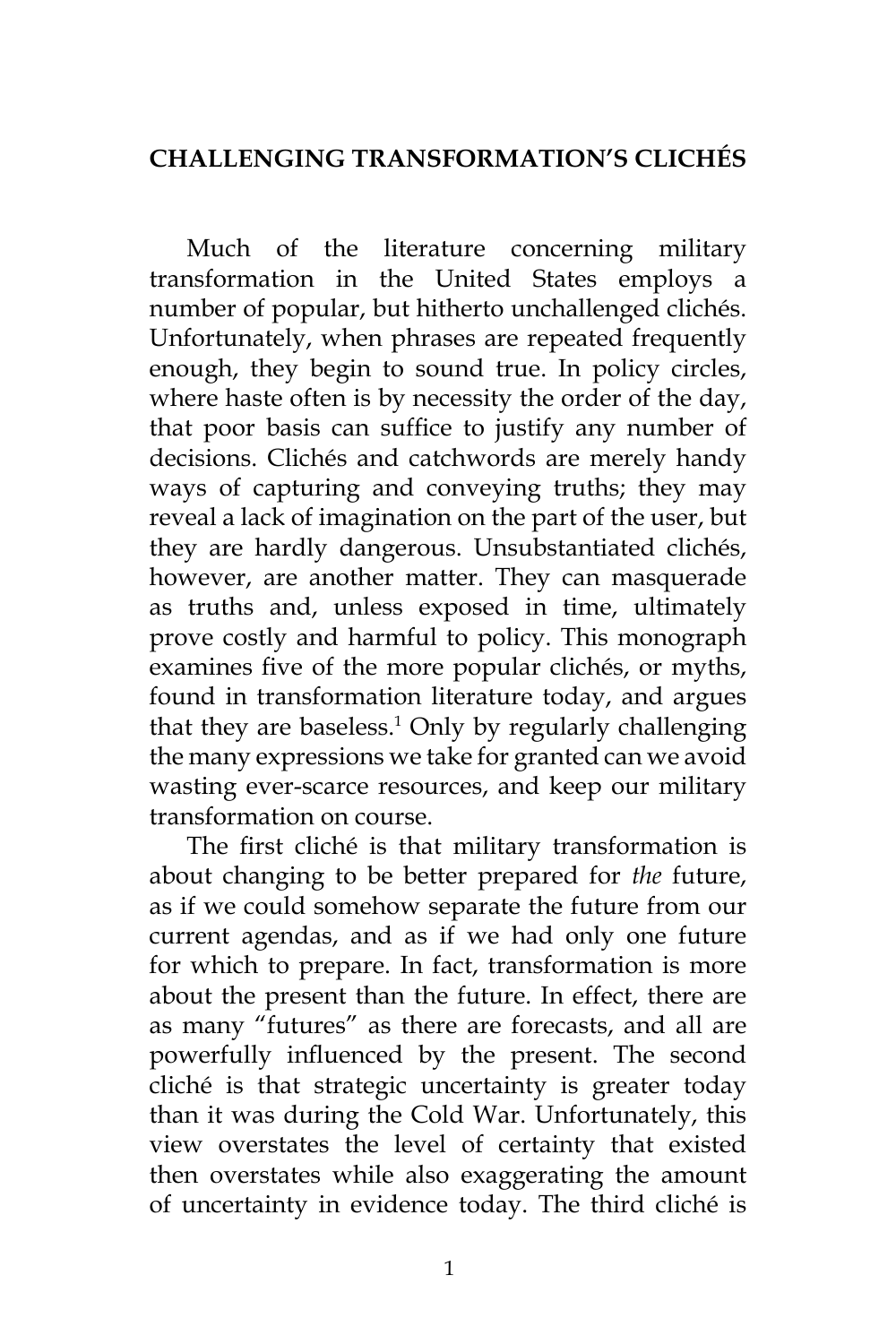that mental transformation is the most difficult part of any effort to change. Actually, the most difficult part of transformation is the complex task of managing the change itself. The fourth cliché is that imagination and creative thinking are critical for any successful transformation. While these qualities are certainly important, they are only vital when the effort is openended, or in its early stages. Once the transformation effort gains momentum, a new orthodoxy replaces the old one, and creative thinking, unless it remains "in the box," becomes inconvenient. The only truly essential key to transforming successfully is the capacity for critical analysis. The last cliché is that militaries tend to transform slowly, or not at all, because they like to "refight the last war," rather than preparing for the next one. While militaries tend to rely on historical models almost to a fault, organizations need to learn from their experiences; this is particularly true of organizations that lay claim to the status of professions. Such organizations, according to current theory, must cultivate a corpus of knowledge, usually historically derived, which the members of the profession must master to qualify as professionals.<sup>2</sup>

The remainder of this monograph will address each of the five clichés in more detail. To be sure, readers easily can find more than five such catchwords or myths running through today's transformation literature. However, the aim here is not to address every particular cliché, which would make for a very lengthy work indeed, but rather to point out the need to challenge accepted "truths."

## **Transformation and the Future.**

As previously mentioned, the first unchallenged cliché is that defense transformation is about changing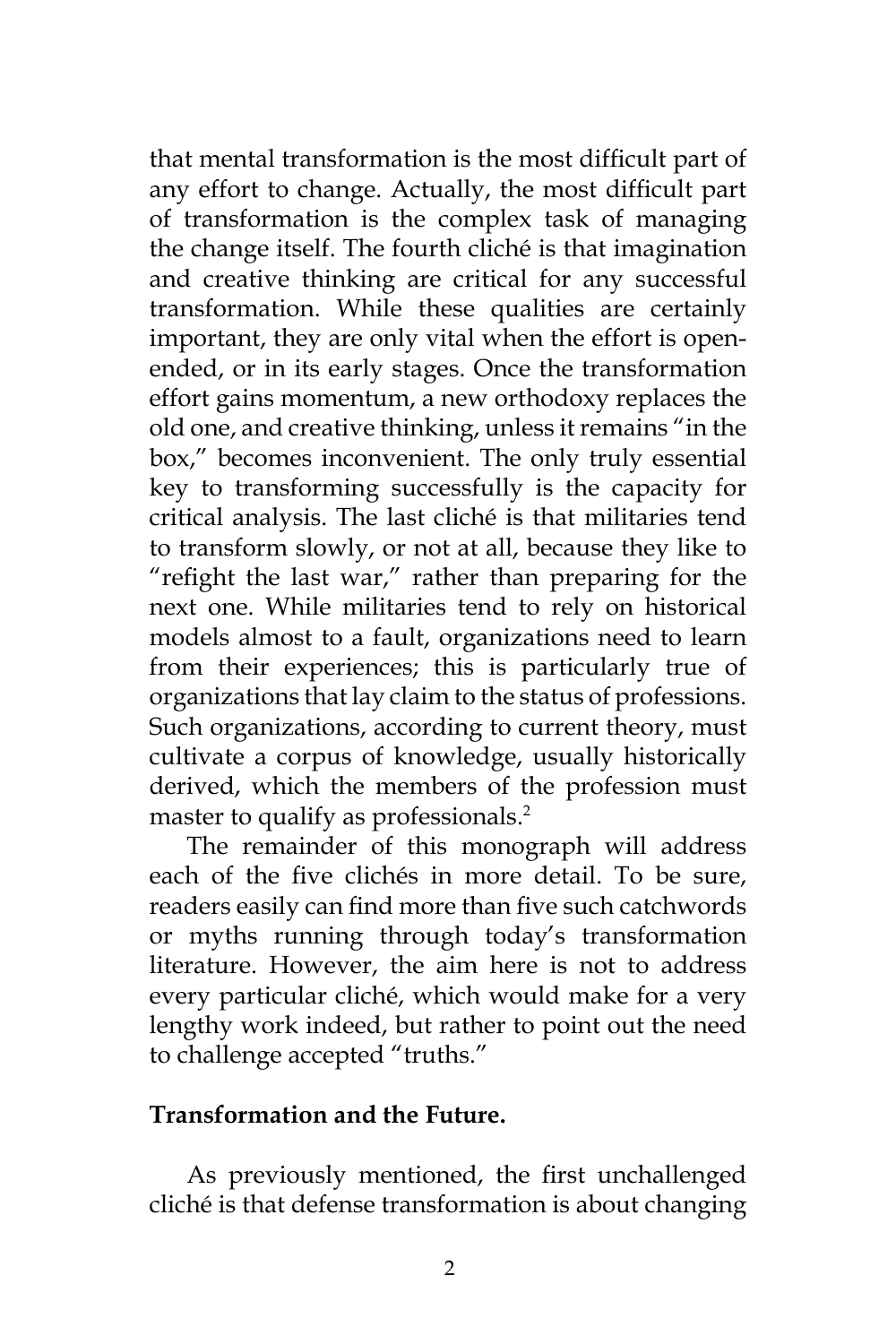military organizations in anticipation of *the* future. Actually, any effort to transform an organization, whether military or civilian, is less about the future than the present. We can only imagine tomorrow through the lenses we have available today; thus, the future is just as distorted by our biases and perspectives as is the past or the present. In effect, the future is always plural, never singular. To forecast about the future is, of course, to speculate, and speculation is demonstrably more art than science.<sup>3</sup> To be sure, futurists often try to cast their predictions within a scientific framework.<sup>4</sup> The well-known works of Alvin and Heidi Toffler attempted to do that by basing their forecasts on an economically deterministic interpretation of history, as if the complexity of human intellectual, cultural, and political history could fit into such a limited framework.5

While continuities certainly exist linking the past and the future, the future is not obligated to behave like the past. Hence, the past does not provide a reliable basis for predicting the future. Just as any painter can turn a blank canvas into a unique painting, so any forecaster can predict a unique future. Each future will depend, as it must, on the tools, skills, and biases of the individual forecasters. It is no secret that many defense forecasts deliberately render the future in a particular way, either to make a case for a specific theory or weapon system, or to undermine the rationale for a competing one. Of course, not all forecasts are intentionally selfserving. But, all are more or less biased.

The operational forecasts sponsored by each of the services in the 1990s, when talk of a possible revolution in military affairs was gaining momentum, are a case in point.6 The U.S. Army's reports of that time focused on the threats land power would likely face in 20-30 years,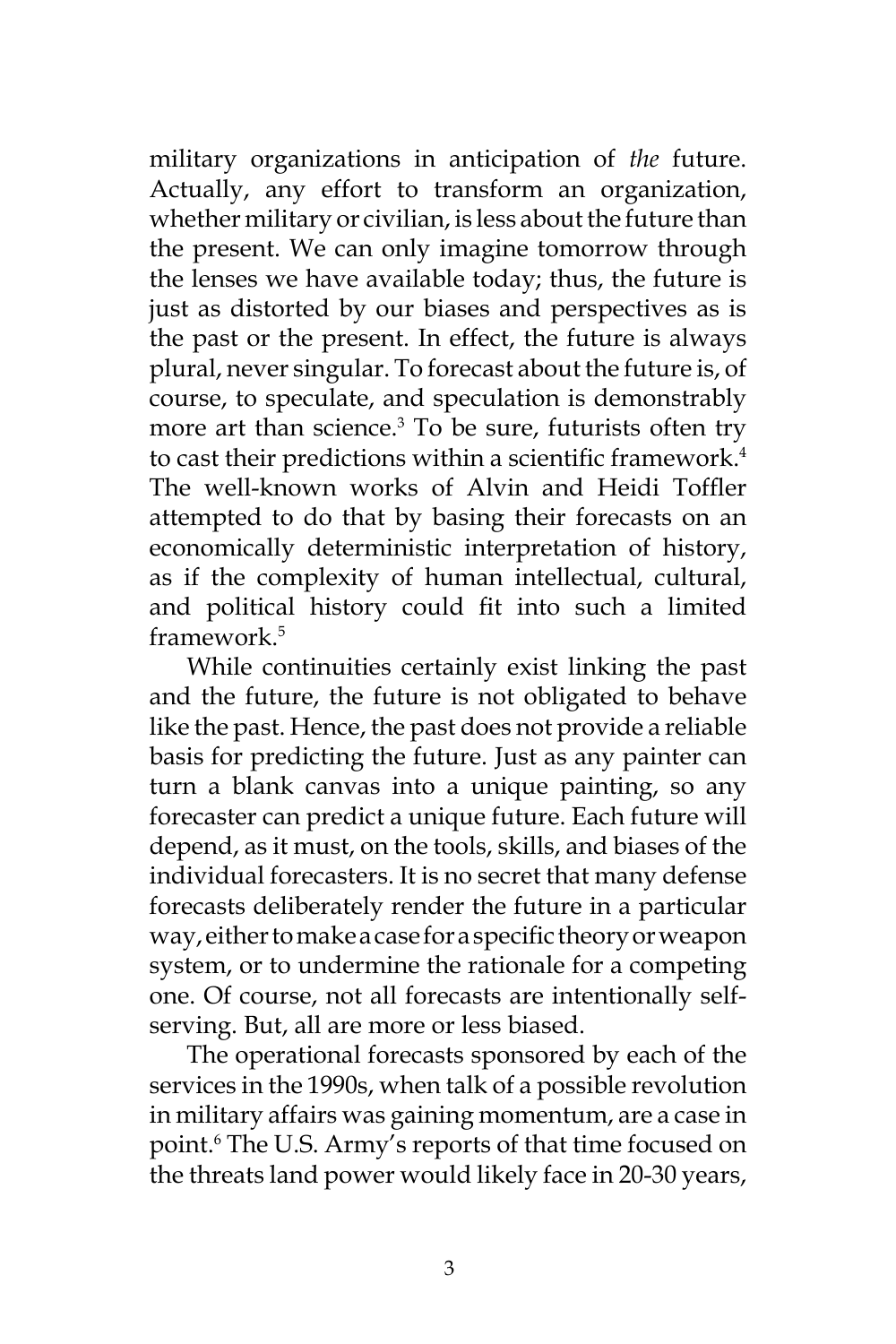and the capabilities needed to meet them.7 Likewise, the U.S. Air Force and U.S. Navy published similar studies addressing the unfolding security environment from the standpoint of their respective domains of concern.<sup>8</sup> In fact, it should not surprise us to see such studies and their follow-on reports markedly influenced by service perspectives; after all, each of the services has an obligation to prepare for the future, and it needs to project its roles and missions in order to do so. Moreover, in each of the above cases, the services' research and experimentation efforts led to the development of new concepts. Whether those efforts went as far as they might have is another matter. Still, the point is that the future, per se, does not exist, except through the perspectives available to us in the present. That means, again, that there are many futures, not one, and they are more about what is, than what will be.

If forecasting the future always is affected by the present, the influences of the present are not always bad. They are the lenses through which we perceive and make sense of the world. Our biases accrue over the course of years of decisionmaking and value tradeoffs. They usually are considered negative, but they have a positive side: they assist in screening information, filtering and interpreting it. Without biases, much of the information we receive would remain unintelligible. What we need, then, are the means and the willingness to recognize our biases, and to test them—to filter the filters, so to speak.

Although forecasts of the future always are biased, they still can have considerable value. Even service forecasts, parochial as they may be, often highlight legitimate concerns. Even before the transformation of the American military began, the U.S. Army and U.S. Marine Corps rightly were concerned about their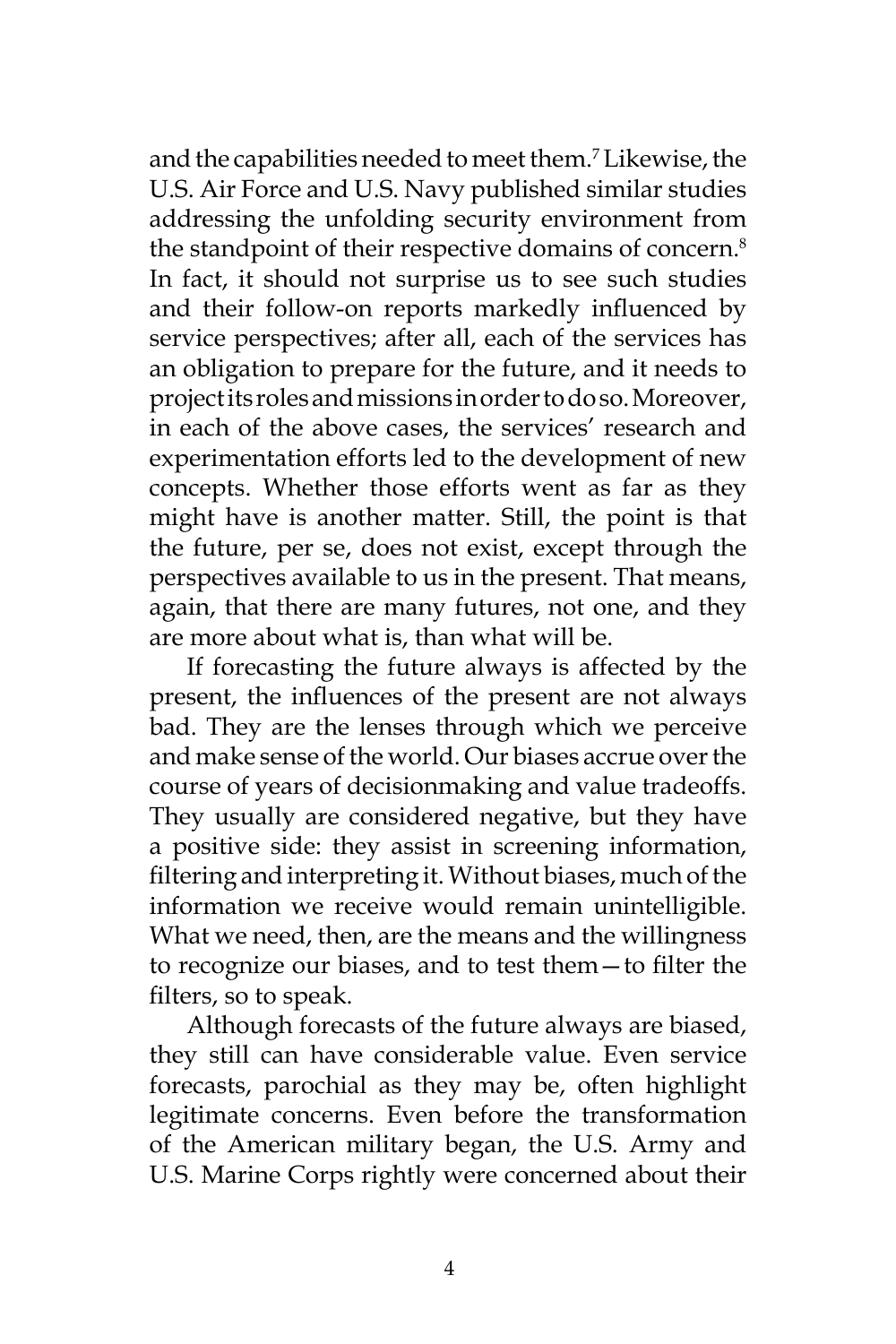tooth-to-tail ratio and combat in urban environments, and still are; the U.S. Navy and U.S. Air Force were correct to point out the rising trend toward anti-access weaponry. Similarly, the threats of nuclear, biological, and chemical terrorism described in other studies underscore legitimate security concerns, even if these threats are sometimes inflated, and even if the stockpiles of such weapons actually have declined overall.<sup>9</sup> The threat of infectious diseases also remains valid.<sup>10</sup> Naturally, each report tends to portray its particular threat, or set of threats, as the most urgent. Policymakers are then left to assess the various studies, weigh their findings against those of other sources, prioritize the many legitimate dangers they forecast, and determine how to address them. The task is difficult, to be sure, but not impossible. Yet, the decisions that result will take place in the present and will thus be influenced by today's circumstances, rather than tomorrow's. Trends analysis has its advantages, but also its disadvantages; today's futures are not necessarily tomorrow's.<sup>11</sup>

If addressing such "forecasted" futures is problematic, dealing with "un-forecasted" ones is even worse. A study recently published by the U.S. National Intelligence Council illustrates the point; it posits four "forecasted" alternative worlds: a "Davos world," in which Asia emerges as a principal economic player; "Pax Americana," where the United States takes a multilateral approach to security; a "New Caliphate," in which radical religious-political movements continue to challenge Western norms and values; and a "Cycle of Fear," where security measures become more intrusive in response to the increasing proliferation of weapons of mass destruction.<sup>12</sup> Notably, these scenarios are not mutually exclusive: combinations of two or more of them certainly are possible. Yet, it also is possible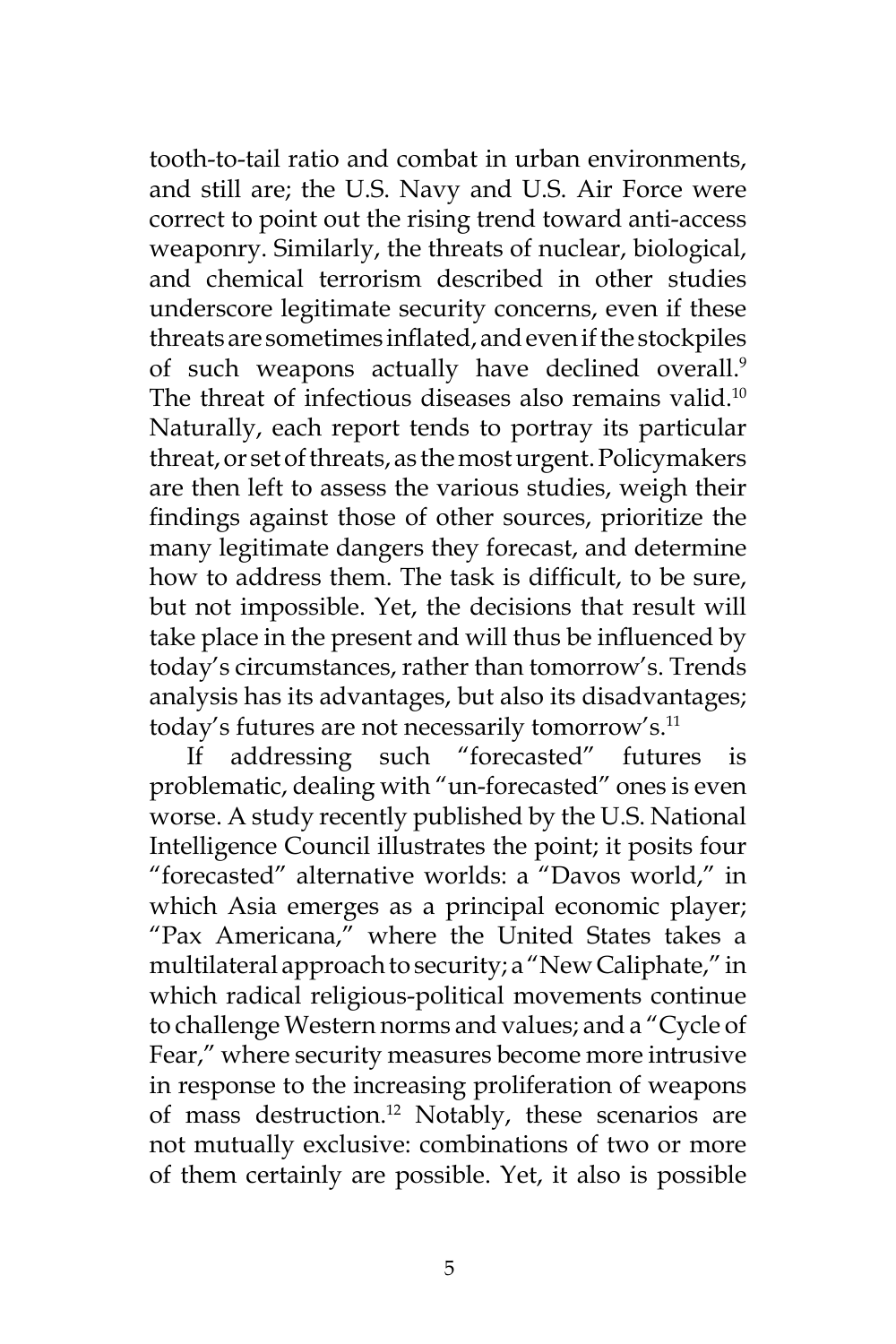that none of them will occur. The point is that the future may well turn out to be entirely different from anything forecasted. This is particularly true when we remember that other actors, our adversaries among them, are envisioning futures of their own. If the past and the present are worth fighting for, surely the future is. To be sure, many of the decisions we make today will contribute to shaping our future. Still, the same can be said of the decisions of our antagonists, who, naturally, will seek to advance their own interests. Put differently, the range of futures we forecast today will change not only because of what we do, or neglect to do, now, but also because of what others do, or do not do. Truly, the future may not be ours to see. Indeed, it may not be ours at all.

## **Strategic Uncertainties, Yesterday and Today.**

The second oft-repeated and gravely misleading cliché is that strategic uncertainty is greater now than during the Cold War.<sup>13</sup> This assertion is evidence either of a relatively short memory, or of a reluctance to abandon the so-called comfortable, if incomplete, paradigm of a now faded bipolar world. We should not forget the amount of uncertainty that clouded conflicts in Korea, Indochina, the Middle East, and northern Africa, as well as the invasion of Hungary in 1956, the Cuban missile crisis of 1963, the Munich crisis of 1972, the Suez crisis of 1973, and the many tense moments that attended the collapse of the Soviet Union. Today's uncertainty may be different qualitatively, but we hardly can maintain that it is greater than that which obtained during the Cold War.

We should also not forget that the threat of nuclear annihilation loomed large during this time, and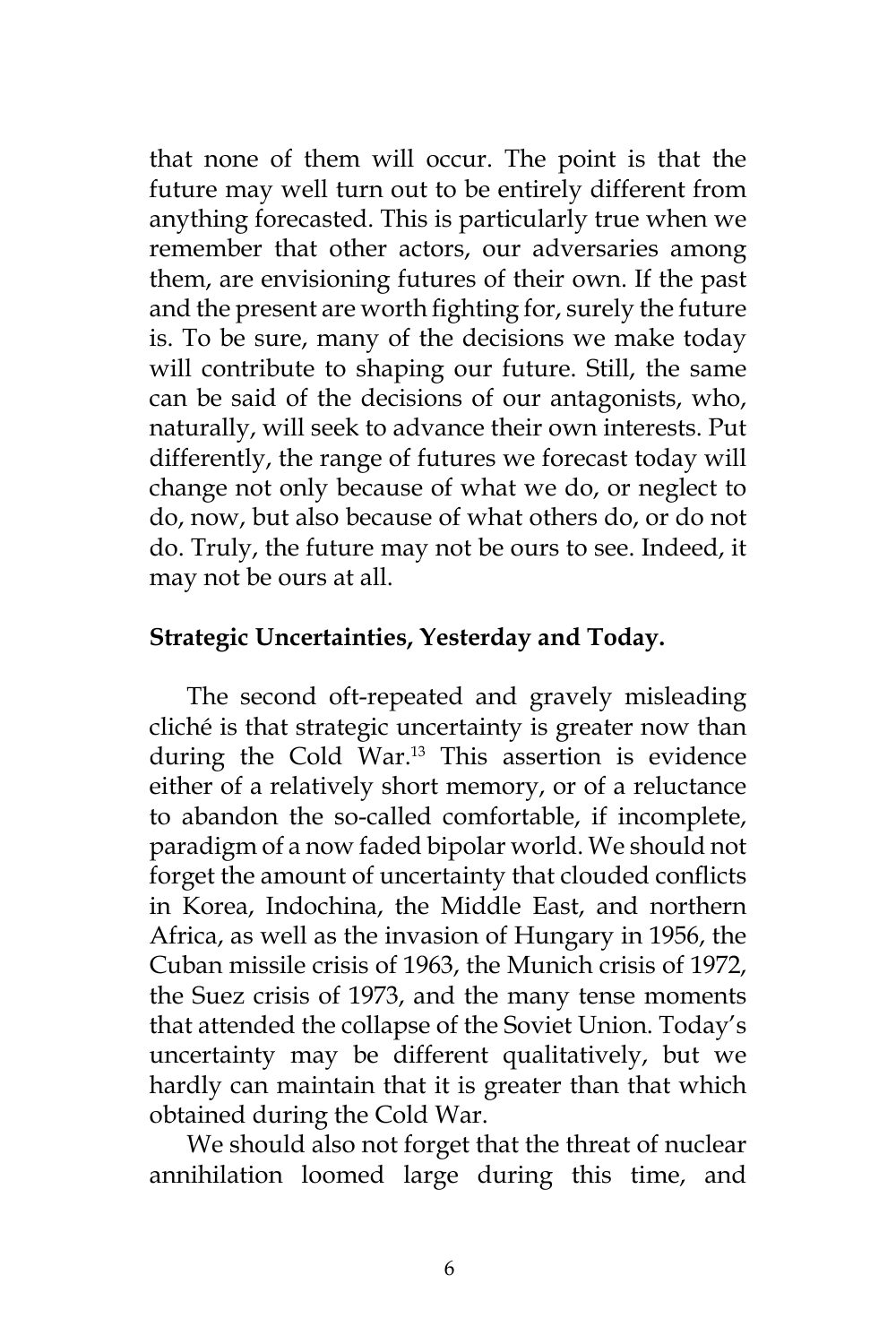profoundly affected every aspect of strategic thinking.14 The famed strategist and historian Bernard Brodie, for instance, advanced the view that nuclear weapons had brought about a revolution in strategy, one in which the avoidance of armed conflict or, failing that, its containment, were practically the only permissible objectives.15 Even small conflicts posed a threat of escalating. Deterrence theory, which relies on the threat of punishment or of denial, practically was elevated to a science in academic circles. Yet, its underlying and inevitable uncertainty is how believable one's threats are to the other side. That question always has been difficult to answer. Interestingly, not all scientists and strategists—most notably, the physicist Herman Kahn, who claimed to have had the highest IQ in American history to that point—thought a nuclear war necessarily had to be avoided.16 Brodie's view thus was not accepted by all. So this debate added another dimension to the uncertainty that characterized strategic thinking during the Cold War. What seems conventional wisdom now—the idea that a nuclear war would be suicidal—actually was contested then. In short, because we know the outcome of the Cold War, we find it easier to believe the degree of uncertainty that existed during it somehow was less than it probably was.

Moreover, this assertion ignores how much we actually know about today's threats. We need not go as far as those who have mapped out neatly all the faults and fissures of the contemporary world.17 Yet, we sell ourselves short if we do not acknowledge what we do know. The word most often used to capture the uncertainty of contemporary threats is "asymmetric."18 Unfortunately, that term probably has done more to obscure the nature of those threats than to illuminate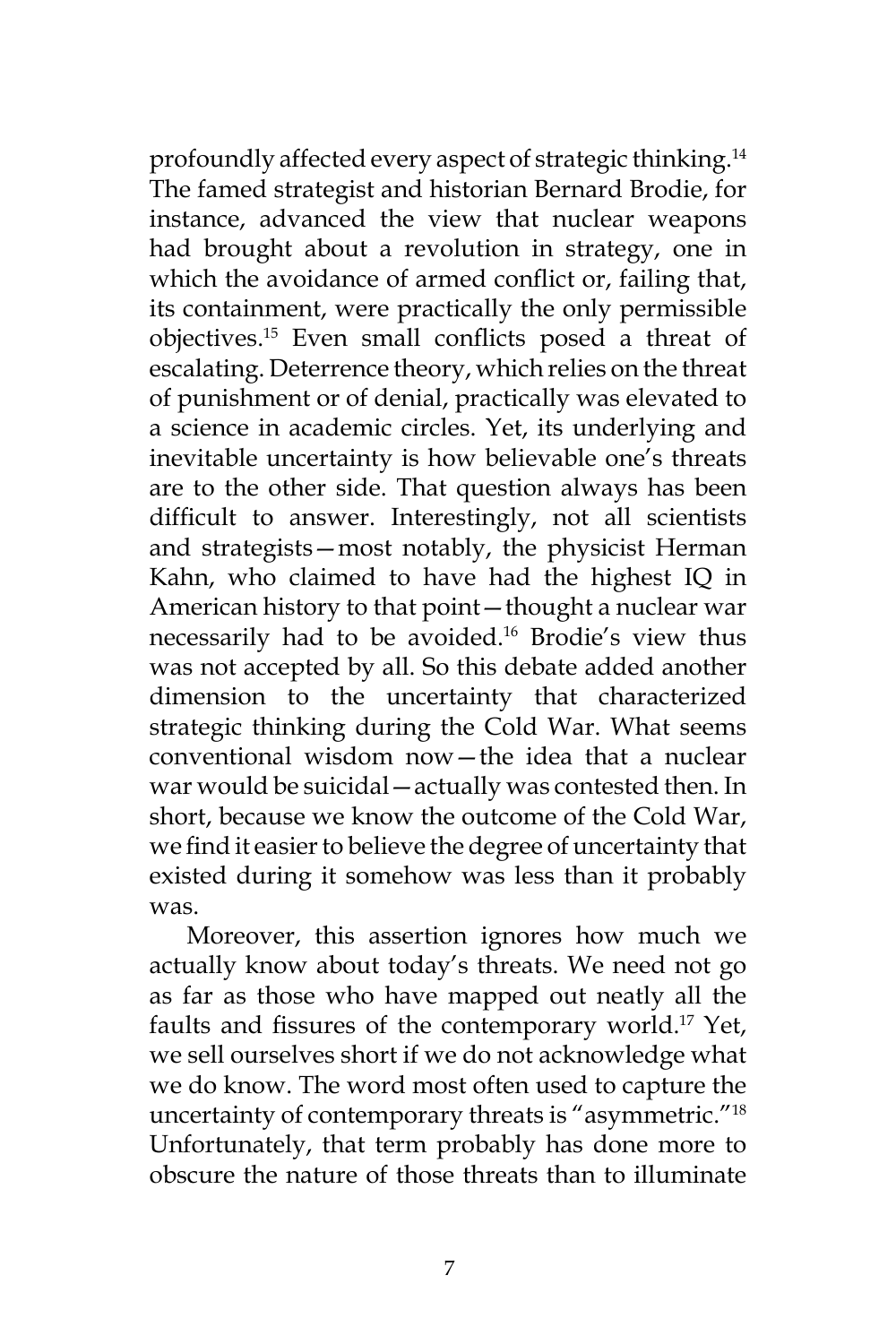them.19 In fact, throughout history, every conflict has been more asymmetrical than symmetrical. One could easily argue that symmetry itself never exists in practice. We can categorize asymmetries in terms of kind or in terms of degree. The hoplite wars of ancient Greece, for instance, would appear, on the surface at least, to have been about as symmetrical as it is possible to be. Yet, closer examination reveals the numbers engaged on each side were rarely the same; the leadership and training almost never were equal; and the geographic positions, strength of economies, and the number and value of allies almost always were uneven.<sup>20</sup> All of these factors matter; some of them matter enormously.<sup>21</sup>

Disparities in numbers, training, and leadership are asymmetries of degree. Fundamental differences in military strategy, types of weapons, or sources of strength—Sparta was clearly a land power and Athens a naval power—are examples of asymmetries of kind.22 Distinguishing between asymmetries of degree or of kind helps to demystify the term by providing a simple, but viable, framework for understanding the types of differences and their significance. Yet, it also shows that asymmetrical wars are the rule, rather than the exception. Asymmetries of kind may appear, at first, to be more decisive, and thus more important, than those of degree; indeed, some would argue the term asymmetry should only be applied to a major difference in kind. However, asymmetries of kind are not necessarily more important or decisive than those of degree. Superiority of numbers, an asymmetry of degree, helped a Theban army overcome a Spartan one at the battle of Leuctra (371 BC), and changed the regional balance of power in ancient Greece, at least for a time. Also, it is rarely a single asymmetry, but rather a combination of them—such as strategy, leadership, resources—which proves key.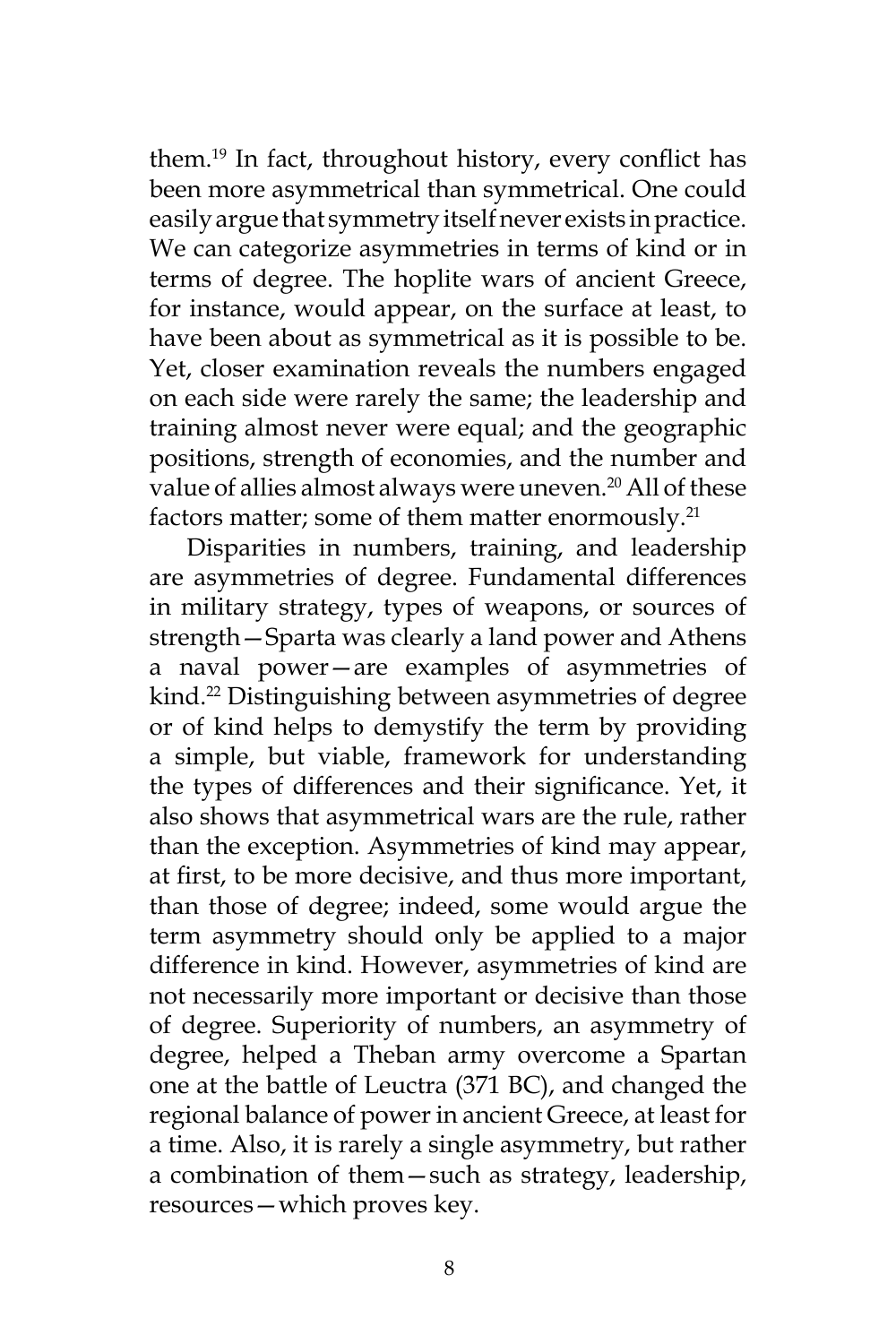As for today's threats, we actually know a great deal about them, especially two of the most significant ones, violent Islamic extremism and so-called "failed" or "failing states." The former has been under serious study for some time. Recent works by Peter Bergen, Marc Sageman, Michael Scheuer, Bruce Hoffman, Stephen Ulph, and many others, have added, and continue to add, to our wealth of knowledge. $23$  To this list, we must include the many classified reports which also have contributed to our knowledge of terrorism, and of specific terrorist groups. We know the demographics of these groups; their pathologies; the values they hold; their goals; the conditions they need for success; their sources of support; their methods, even though they continue to change; and, in many cases, their structures and inner-workings, even though the experts themselves do not always agree. $24$ Higher levels of knowledge appreciate conflicting points of view, and seek to fit those views together into a larger mosaic.

As for the second threat, failed and failing states, we also know a fair amount about what causes states to fail and the dangers they pose.<sup>25</sup> We know which states are failing, or already have failed. Intelligence organizations have methodologies for assessing failed states, while publications, such as *Foreign Policy* magazine, offer open-source indices of some 60 "failed" or "failing" states**.** 26 The principal metrics for *Foreign Policy***'**s indices include: mounting demographic pressures, refugees and displaced persons, groups with major grievances, chronic human flight, uneven economic development; severe economic decline, delegitimization of the state, deterioration of public services, widespread violation of human rights, status of security apparatus as "state within a state," rise of factionalized elites, and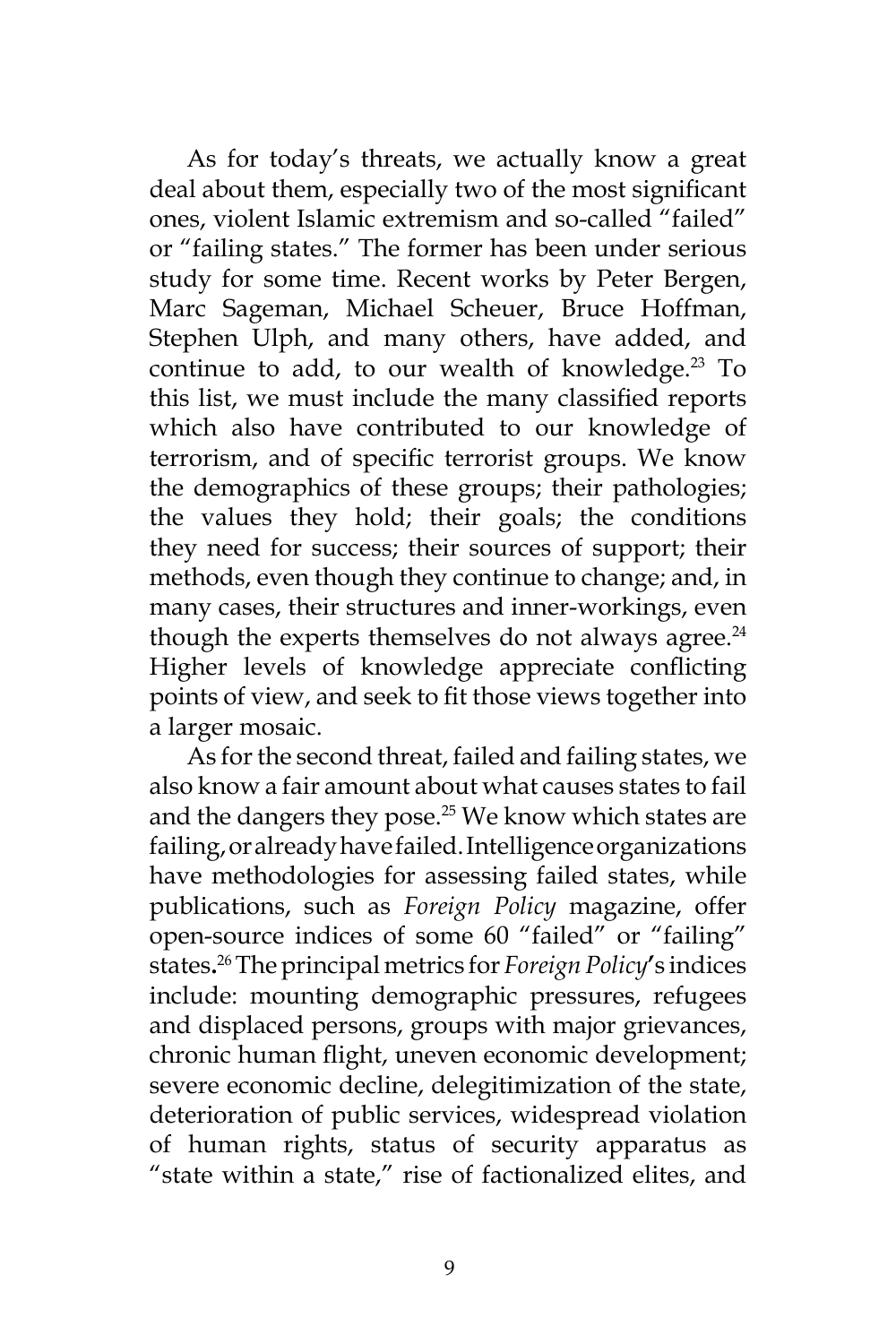interventions by other states or external actors.<sup>27</sup> To be sure, the term "failed state" itself is controversial, and often is exploited for political purposes.<sup>28</sup> We also can debate whether the factors listed above are sufficient, or even appropriate. Yet the point is, regardless of the terms and factors we choose, we know a lot more than the rhetoric about uncertainty admits. It is not difficult to identify the world's trouble spots, or to point out dangerous global trends, which might well warrant political, economic, and, possibly military action. This is not to say that unexpected events will not happen: they will. But that always has been true.

The assertion that uncertainty is higher today than during the Cold War also exaggerates how much we knew about the Soviet bloc. The most glaring oversight, of course, was that the intelligence community failed to predict the economic collapse of the Soviet Union.<sup>29</sup> This oversight, as analysts have pointed out, was nothing short of historical in magnitude.<sup>30</sup> Fortunately, it did not impact negatively on the West, with the exception perhaps on the confidence and credibility of its intelligence community. The assumption also overlooks the fact that knowledge is cumulative, albeit not linearly. In other words, what we knew about the Soviet Union in the early years of the Cold War was considerably less than what knew about it in the conflict's final years. We gathered information, assessed it, threw out some, and build on the remainder. So, by the end of the Cold War, we had a picture, if a fluid and dynamic one, of our chief adversary and its partners.

The same is true in this post-Cold War, informationage, globalized environment. We entertained a great many speculations in the years just following the collapse of the Soviet Union about how the world might look in the "future." In the decade and a half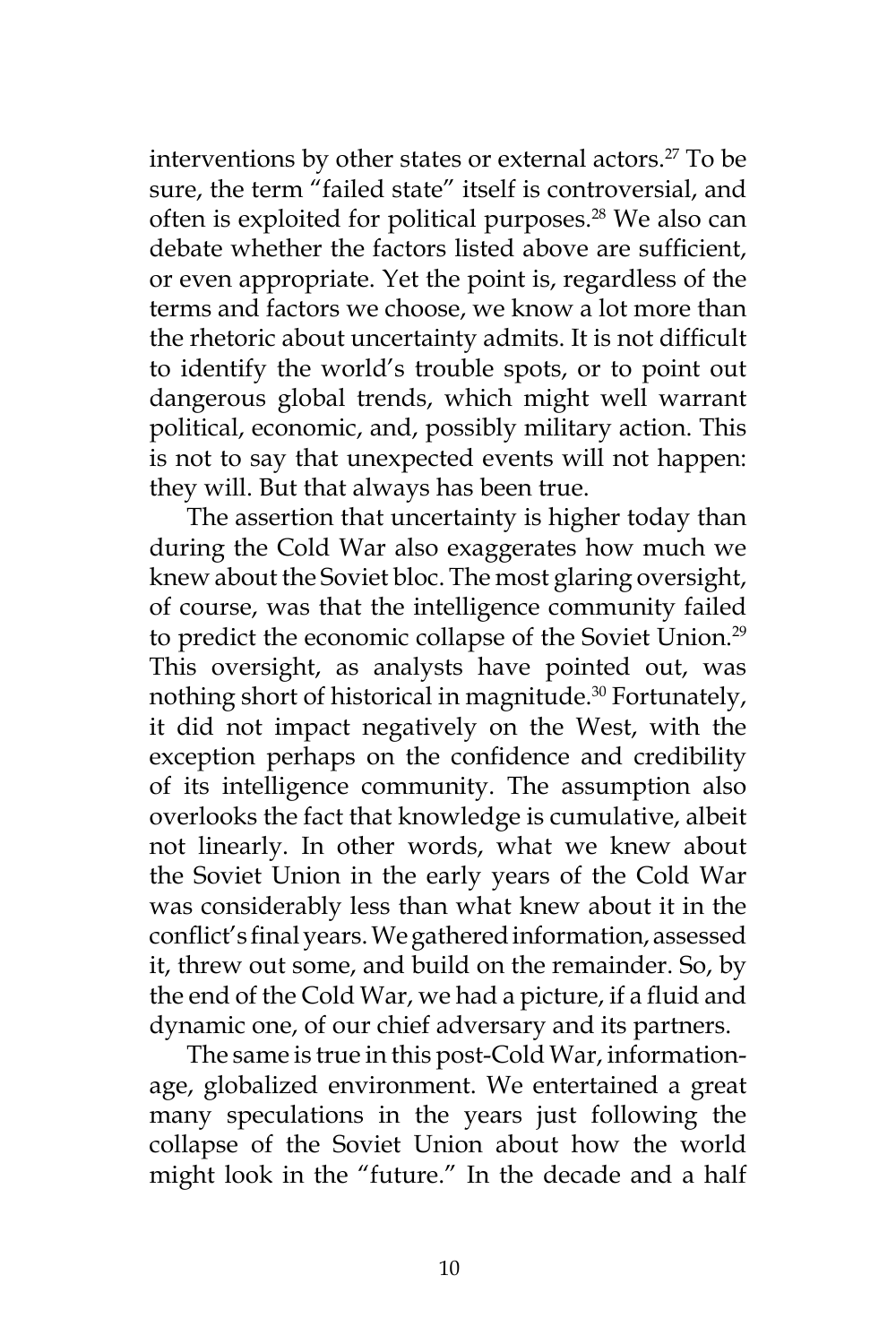since then, we acquired enough information to discard some of those, and to focus our efforts more efficiently on the rest, and indeed to add forecasts to fill-in some of the gaps that have existed. As a result, the view that the present security environment is much more uncertain than that which existed during the Cold War is untenable.

#### **Mental Transformation.**

The third cliché is that mental transformation is the most difficult part of any major organizational change. Getting people to think differently is considered widely to be essential to any revolution. It also is supposed to lead to greater returns. We often hear that, "Changing the way people think about their work will yield better results."31 Unfortunately, this myth gained a great deal of currency early in the dialogue about transformation, or the revolution in military affairs as it was called until shortly after September 11, 2001 (9/11). To take the second issue first, the idea that changing the way people think about their work will lead to better results is questionable at best. Change does not necessarily yield better results. In general, change will lead to one of two outcomes: better output, or worse. (No change in output is rare, and usually means the relevant variables were not altered, or the metrics were insufficient to capture minor results.) So, any change has, in effect, a 50-50 chance of producing better results. We can take measures to try to tip the balance in favor of producing positive results. However, when we look at changes, such as military reforms, in the aggregate, we see that, in general, for every successful military reform, there is an unsuccessful one. The reforms implemented by the Russian army between the Crimean War and the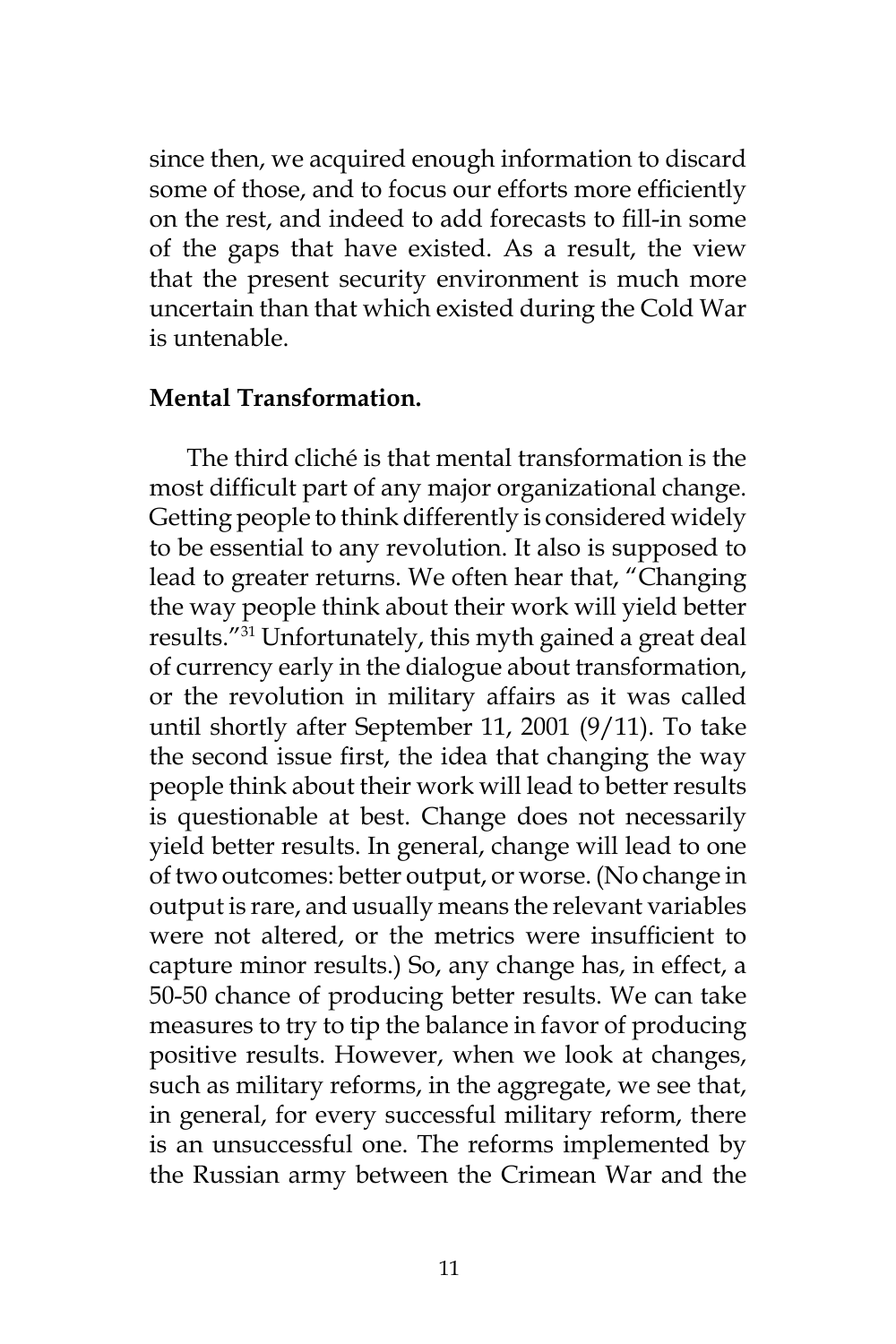Great War, for instance, illustrate the point; sometimes change was successful, and other times not.<sup>32</sup> Part of the problem is that military reforms, especially, always are relative to those undertaken by the competition. In truth, some combination of positive and negative outcomes is usually the result of efforts to transform: for a variety of reasons, not the least of which stem from the complexity of the organizations involved, some areas improve, while others decline. Progress depends on whether the former outweigh the latter.

More importantly, grasping new ideas is hardly the most difficult part of any transformation. The ideas behind Gustavus Adolphus' reform of the Swedish military during the 17th century—which included mobile artillery and greater use of musketry—were not hard to grasp.<sup>33</sup> Likewise, Napoleon's tactical and operational innovations—which involved combining mass and firepower with self-sufficient army organizations called corps—were not difficult to understand.<sup>34</sup> Nor were the concepts implemented by the German military—which stressed speed of movement and decentralized decisionmaking difficult to comprehend.<sup>35</sup>

On the contrary, if organizations appear reluctant to embrace new ideas, the fault might lie with the basic ideas themselves. Proponents of change are not immune to seductive, but ultimately vacuous, theories or jargon. The notions of Network Centric Warfare, Rapid Decisive Operations, and Effects-based Operations have seduced many in the defense community, and the last is working its way steadily into official doctrine. Similarly, within the business community, the rage of the 1990s was to transform to become more networked, flatter, and more agile and flexible. Hierarchies and stovepipes were to be demolished, and a premium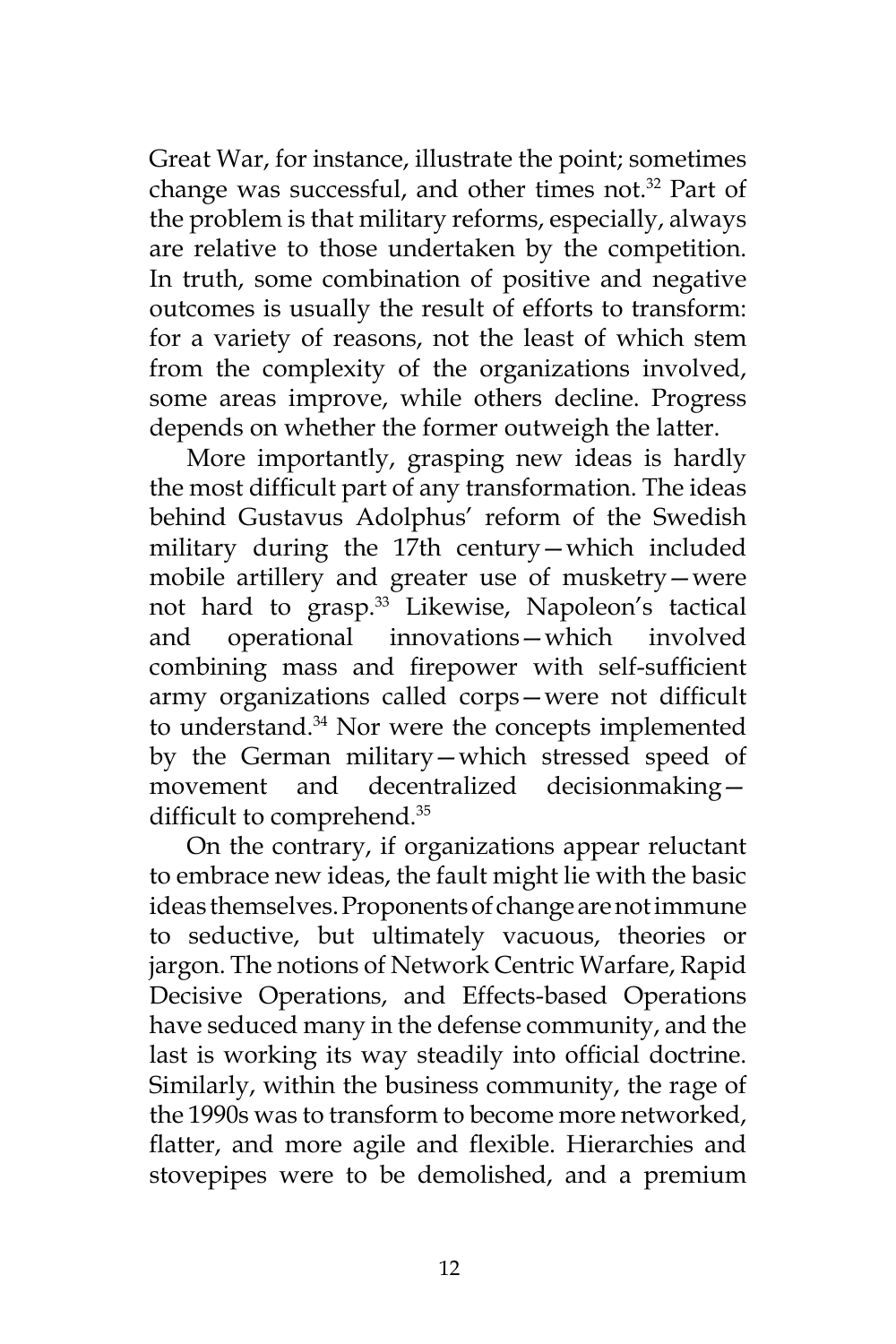was to be put on lateral information sharing. Such changes were to enable companies to "self-organize" in innovative ways to accomplish tasks more effectively, and more efficiently. However, recent observations show that "many companies which were once models of revolutionary change have come to grief: Enron, WorldCom, Vivendi, AOL Time Warner, Qwest, Global Crossing, Sunbeam, British Telecom, Marconi, Tyco, and AT&T."<sup>36</sup> While the reasons for failure vary, accepting "digital jargon" or buying into what might be called a "cult of change" without rigorous, critical analyses were common factors. To be sure, many other companies transformed successfully during this period. However, the point is that it might well pay to examine the emperor's new clothes closely before deciding to change one's fashion line.

In fact, the truly hard part about change is *managing* the change. That requires backing up vague visions and lofty goals with concrete programs that can provide meaningful resources for new roles and functions, and offering incentives or compensation packages capable of appeasing institutional interests, especially the specific interests of those groups or communities most threatened by change. Irrespective of the core ideas involved, transformation efforts, whatever their stripe, often are perceived as organizational "trade-offs," which invariably mean certain groups and assets are to be "traded," or "right-sized," out of the program. Some social scientists argue, along similar lines, that the most challenging impediments to change are institutional interests, such as the tendency to maximize one's budget, and the desire to maintain prestige, autonomy, and identity.37 Some scholars suggest that building supportive constituencies among senior officers and creating promotion paths for younger, innovative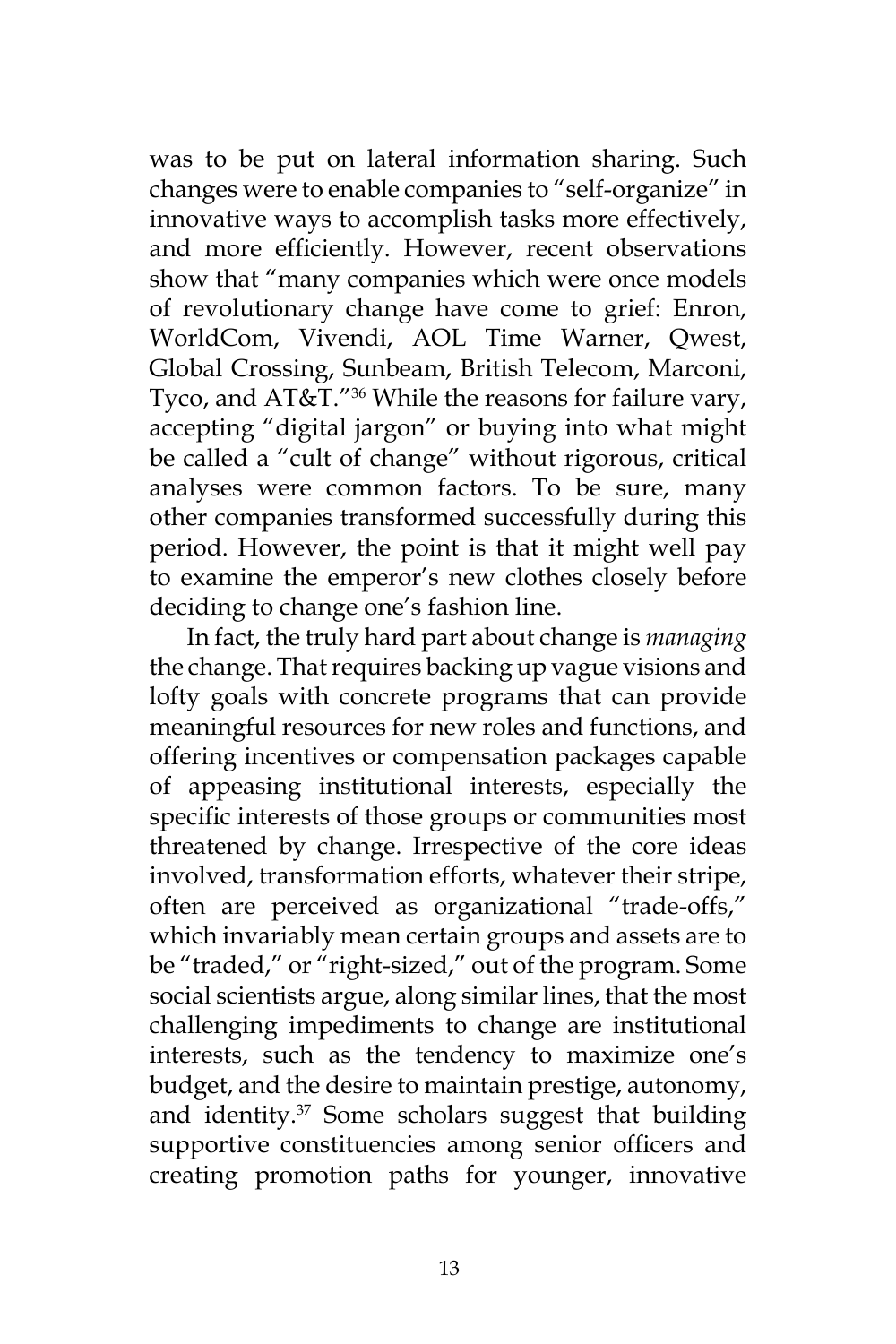officers would help overcome such impediments and facilitate military transformation.<sup>38</sup> One analyst even went so far as to assert, wrongly, that, before World War II, "The German army told a group of lieutenant colonels and colonels that, in effect, they could not be promoted *unless* they came up with [a concept] that broke current doctrine."39 However, using promotion as a tool to implement change runs the risk of politicizing an officer corps, increasing factionalism within an organization, and generating more resistance to the transformation effort overall. Constituencies, or schools of thought, already exist in most military organizations in any case; ideas are only as successful as the proponents supporting them are powerful. The literature on managing organizational change is simply too voluminous to discuss here. Suffice it to say that the task of managing change is more difficult than getting new ideas accepted. In any case, mental transformation is at root part of managing change, not an ideational or cognitive challenge.

Part of the problem with mental transformation is that those charged with selling the change often transmit conflicting messages. The first message is that the transformation effort is open to creative ideas and innovation. Ostensibly, the aim is to promote a culture "that rewards unconventional thinking—a climate where people have freedom and flexibility to take risks and try new things."40 However, that message typically conflicts with a second one, which is that change must occur quickly in order for the organization to remain competitive; it cannot afford to fall behind the transition from the industrial to the information age. Military transformation, in particular, is upheld as "an imperative for the security environment of the information age and globalization . . . either you buy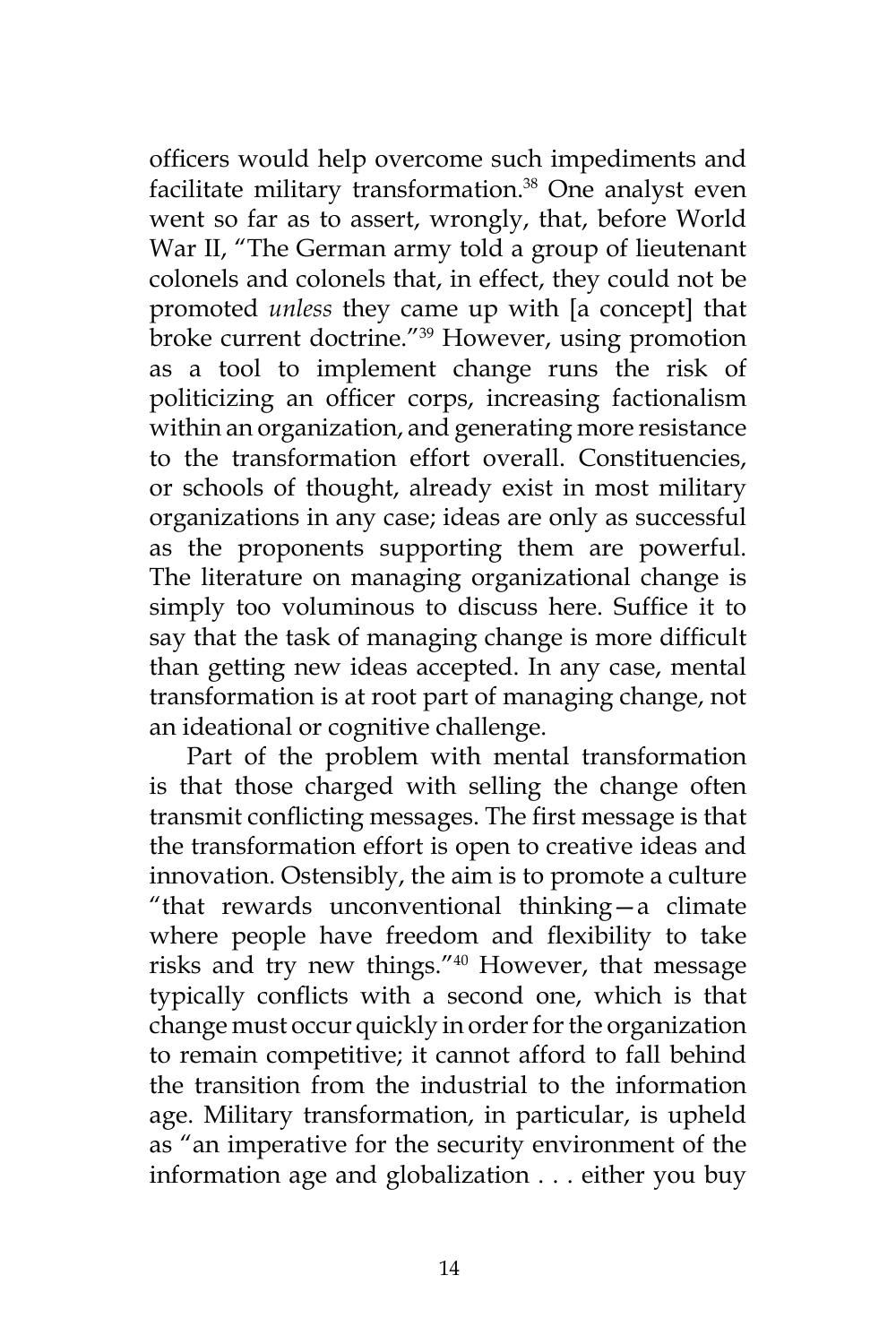transformation or you buy irrelevance."41 The message that such rhetoric sends is that every member of the organization ought to get on board quickly with the purpose and direction of the new vision for the organization. Yet, placing emphasis on rapid change means sacrificing any number of creative ideas, all of which require time to emerge, unless they happen to coincide with where the organization's leaders already want it to go. Instead of fostering "out-of-the-box" thinking, they merely are replacing the previous box with another one.

Transformations may well involve a certain "battle of ideas," wherein those with a stake in the future engage in debates about where the organization is headed and what it needs to do to get there. Such debates were clearly in evidence in the years leading up to World War I, and again in the decades before World War II. Before 1914, army officers debated the best techniques for crossing the ever-expanding deadly zone, as well as the tactical and strategic roles of aircraft; naval officers discussed how best to address the submarine and air threats, among other things.<sup>42</sup> During the 1920s and 1930s, officers of all services debated the potential and limits of mechanized forces and airpower, with various schools of thought emerging. $43$  The conventional wisdom holds that debates of this sort are beneficial, since they allow for ideas to emerge which otherwise might not.

However, for any transformation effort debates fundamentally are problematic. Managers need to erase doubt about change, not heighten it, and debates generally raise more questions than answers. Managers need to bring fence-sitters onto their side. They need converts, not critics. Typically, those responsible for choosing to pursue transformation want it to happen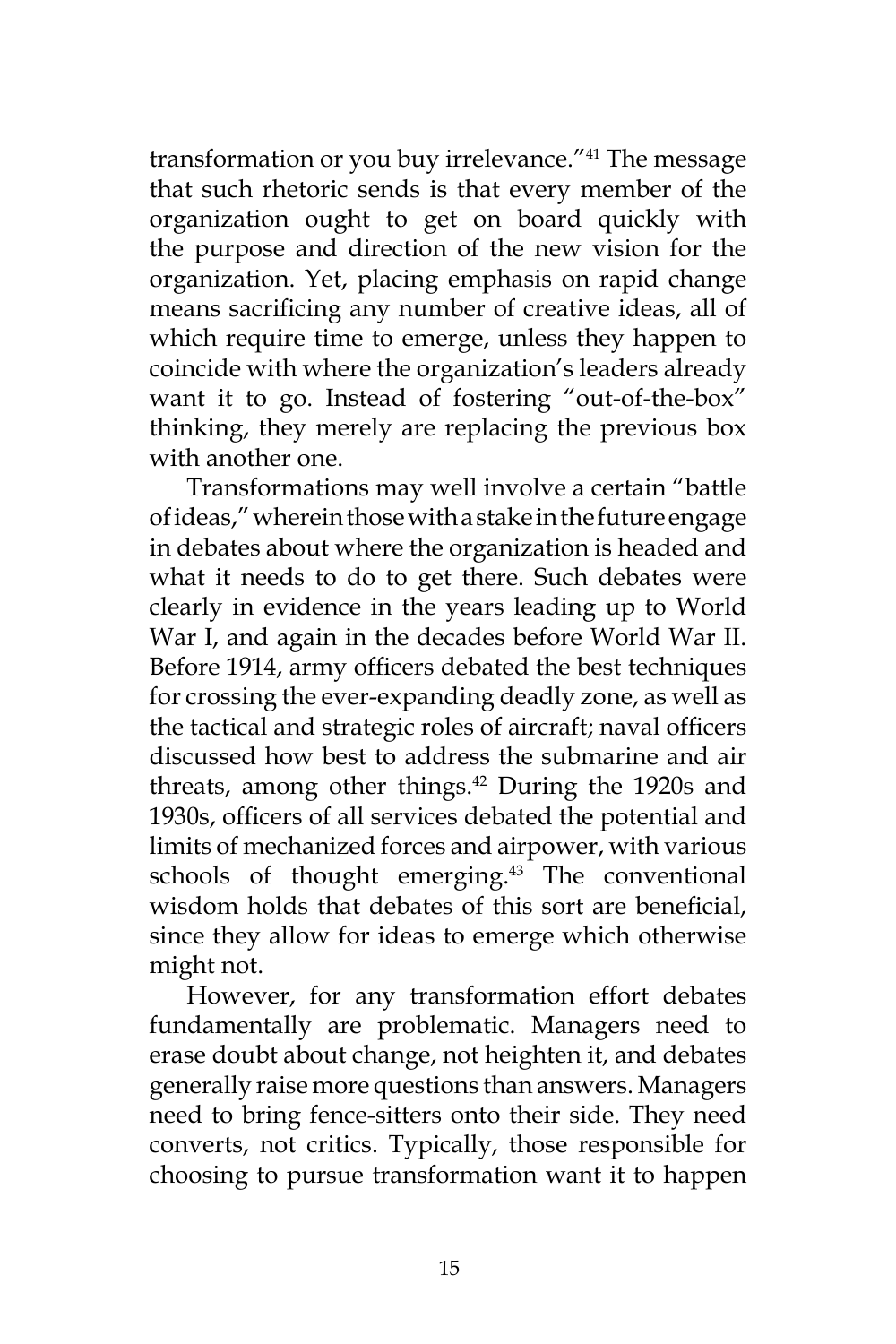on their terms; they may have a stake in a certain theory, such as Effects-Based Operations, or a particular outcome, such as a smaller, more efficient military force. Whatever the reason, they need to build momentum, and to do that they require consensus, or at least tacit consent. So, debates can become inconvenient quickly. Consequently, war games, experiments, and research in general soon become one-sided, lest they expose flaws in the overall vision, its goals, or its underlying assumptions, and thus impede progress.<sup>44</sup>

One way to deal with such criticisms is to discredit them, to label them "backward-looking," entrenched, or fearful of change: they do "not understand transformation," and "they just don't get it" are phrases commonly heard.<sup>45</sup> This tactic obviously is much cheaper, at least in the short-run, than addressing whatever problems critics might raise. In truth, while such tactics might appear short-sighted, this essentially is how the game is played, though it is rarely a zero-sum game. As one historical study reveals, the carrier revolution took place in the U.S. Navy before the battleship-centric theory was discredited.<sup>46</sup> In any case, we should not forget that naval gunfire, delivered by battleships and other vessels, played a key role in the island-hoping campaigns of the Pacific. Decommissioning battleships would thus have been a mistake.

The German military between the wars, which has long been something of a model for transformation advocates, had at least four different schools of thought: the maneuver school, promoted by Hans von Seeckt and others who believed mobility was the key to fighting a potential war on two fronts; the defensive school, which held that World War I had demonstrated the insuperable power of the defense; the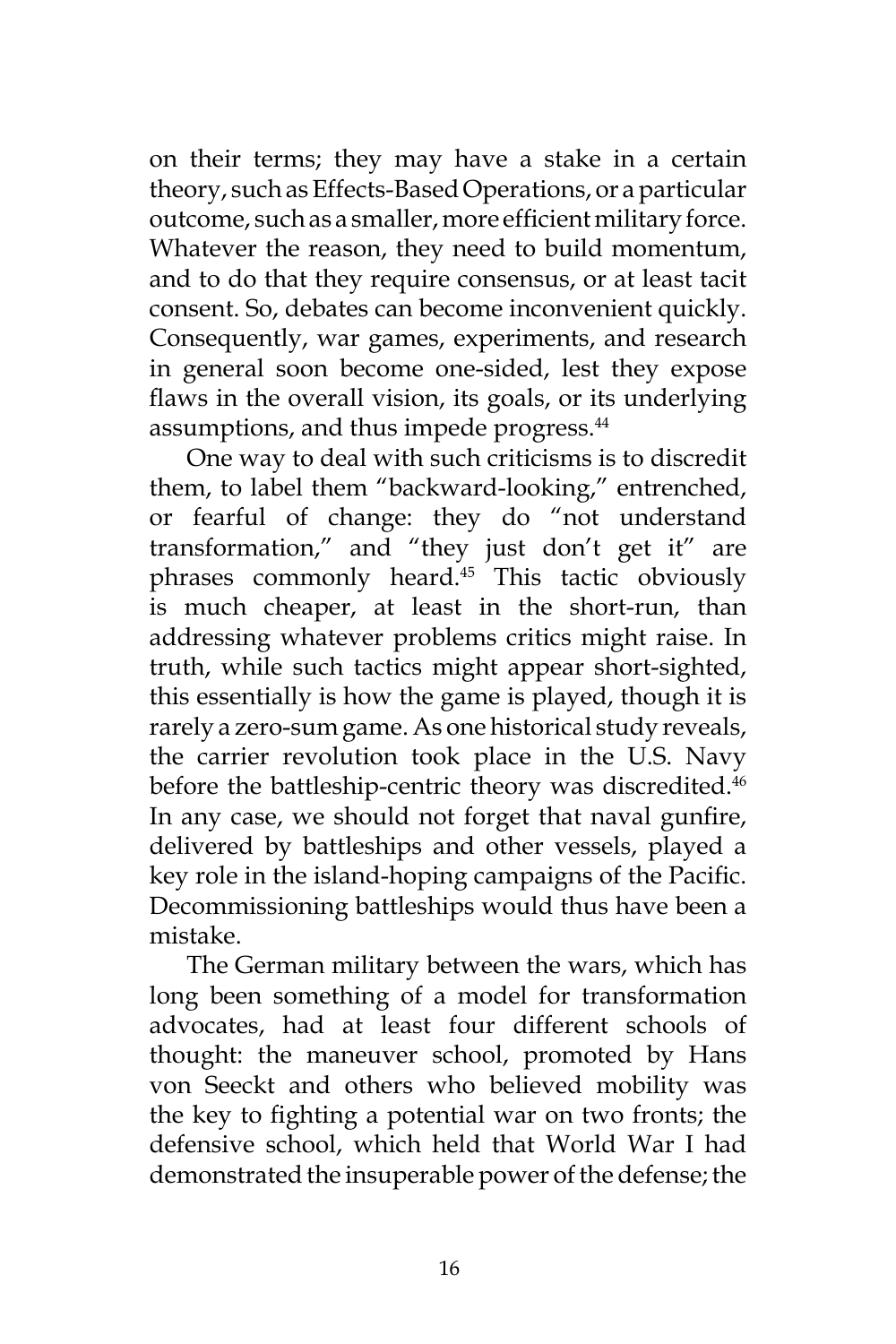psychological school, which believed that intangibles, such as courage and morale, were the most important elements of modern combat; and the Peoples' war school, which argued that modern war had broken down distinctions between soldiers and civilians, and guerrilla tactics ought thus to be the order of the day.47 The debate essentially was resolved in favor of the maneuver school when Hitler came to power; he needed a military capable of achieving rapid victories in order to pursue his policy of expansion. His strategic agenda thus provided the imperative that pushed the German army's transformation in a specific direction.

Depending on the nature of the transformation, the stakes for some key managers may be very high indeed. As all academics know, debates can drag on unresolved for years, if not decades. Some are only resolved by seismic events, such as the collapse of the Soviet Union, which discredited the Marxist school. However, policymakers rarely have the luxury of time. Due to election or funding cycles, changes are sometimes implemented or rejected before they are fully thought through.<sup>48</sup> That may be one of the reasons military reforms rarely live up to expectations. If war is an expression of politics, so is the preparation for war.

## **Creative Thinking and Transformation.**

The fourth cliché, which is closely related to the previous one, is that imaginative and creative thinking are essential to any major transformation effort.<sup>49</sup> Imagination and "thinking outside the box" often are touted as keys to success, as if the more creative the idea, the more successful the transformation is likely to be. As we have seen, creativity is less important to leaders of transformation than obtaining consensus. Yet, that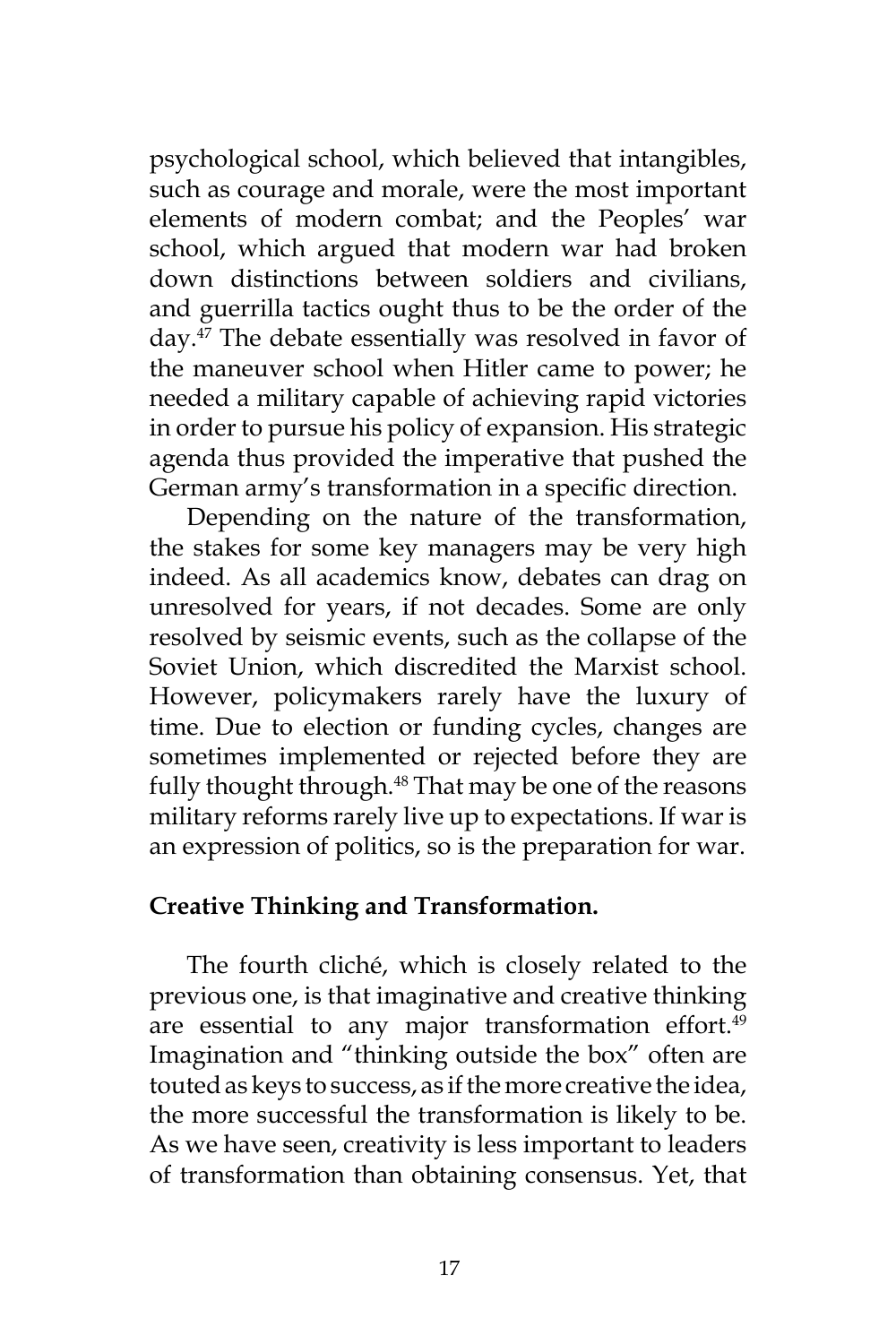does not rule out the possibility that the transformation effort overall might depend to some extent on the capacity to develop imaginative solutions. Every transforming organization will encounter obstacles and other problems. Presumably, how it resolves those problems will in large measure determine whether its efforts to change will succeed. In problem-solving, in fact, critical analysis, rather than imaginative or creative thinking, is the most important ingredient for success.

To be sure, creative thinking can generate a wealth of potential solutions to the practical problems and the incidental friction that come with implementing change. However, the next step, the critical analysis of those solutions, the examination of their feasibility, is essential to moving forward. Science-fiction writer and futurist H. G. Wells was as imaginative a mind as one was likely to find in Edwardian England. His short story, "The Land Ironclads," published in 1903, has been hailed by many as an almost prophetic solution to the tactical stalemate that would vex military leaders during World War I.50

However, Wells' ironclads were utterly impractical. They were monstrous trench-busters, "something between a big blockhouse and a giant's dish cover," rather than the more familiar box-like tanks of World War I, or the speedier ones of World War II.<sup>51</sup> The tanks of World War II weighed from 5 to 70 tons, were 10 to 20 feet long, and had a speed of 10 to 30 miles per hour. In contrast, each of Wells' ironclads was between 80 to 100 feet long, about 10 feet high, with 12-inches of iron-plating. These dimensions would have resulted in a vehicle far too heavy to move on land under its own power, even with today's technologies. By comparison, the *USS Monitor*, a floating ironclad commissioned in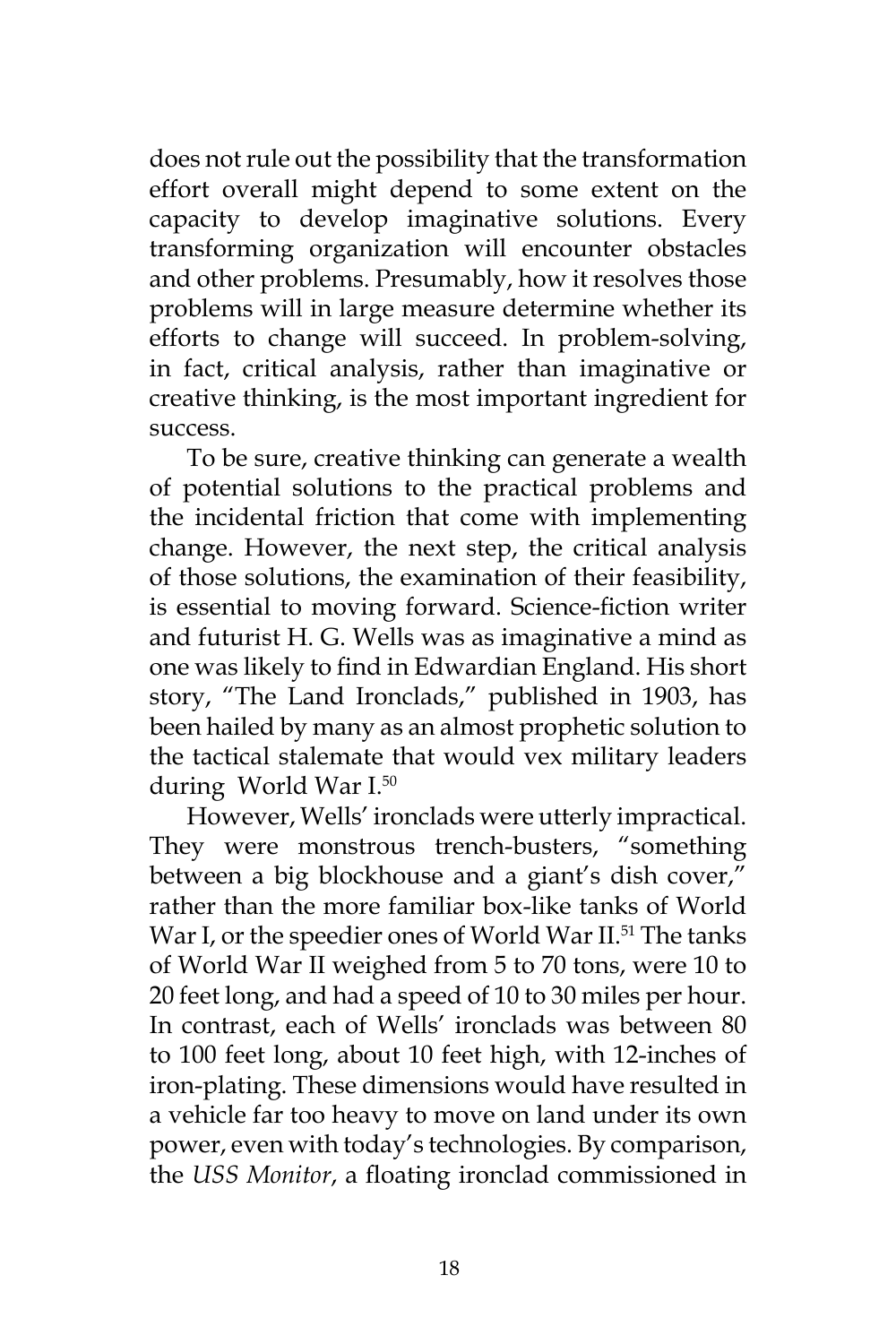1862, displaced about 987 tons. It was 179 feet long, almost 42 feet wide, just over 10 feet high, but only had nine inches of armor at its thickest point (the cylinder-like pilot house).<sup>52</sup> It was thus twice as long as one of Wells' monsters, but similar with respect to the other dimensions; hence, the overall weight of the land ironclad would have been no less than that of the *Monitor*, since the former had much thicker armor all around. In short, the idea alone is never sufficient. Critical thinking is needed to reveal the idea's basic problems, which then might be tackled individually, assuming the state of technology is capable of doing so. Most out-of-the-box ideas, however brilliant, need to return to the box at some point in order to become practical solutions. Even had Wells' idea been pounced on as soon as it appeared, it is not clear, given the propulsion systems then available, that tanks would have made their debut on the battlefields of Europe much sooner than they actually did.

Critical thinking also enables us to challenge clichés and assumptions, to expose vacuous theories and seductive jargon, and, in theory at least, to assess the results of war games and other exercises impartially. The desire to change an organization thoroughly and rapidly can render it vulnerable to seductive theories. The purpose of critical thinking is to strip away the allure. If the development of mechanized warfare in the decades before World War II is considered a military transformation, then it was not creative thinking that mattered, but critical analysis. The central ideas were essentially a return to pre-World War I theories, particularly those of Alfred von Schlieffen, which emphasized continuous movement in order to keep one's opponent off balance, and those of the elder Moltke, who stressed decentralized decisionmaking.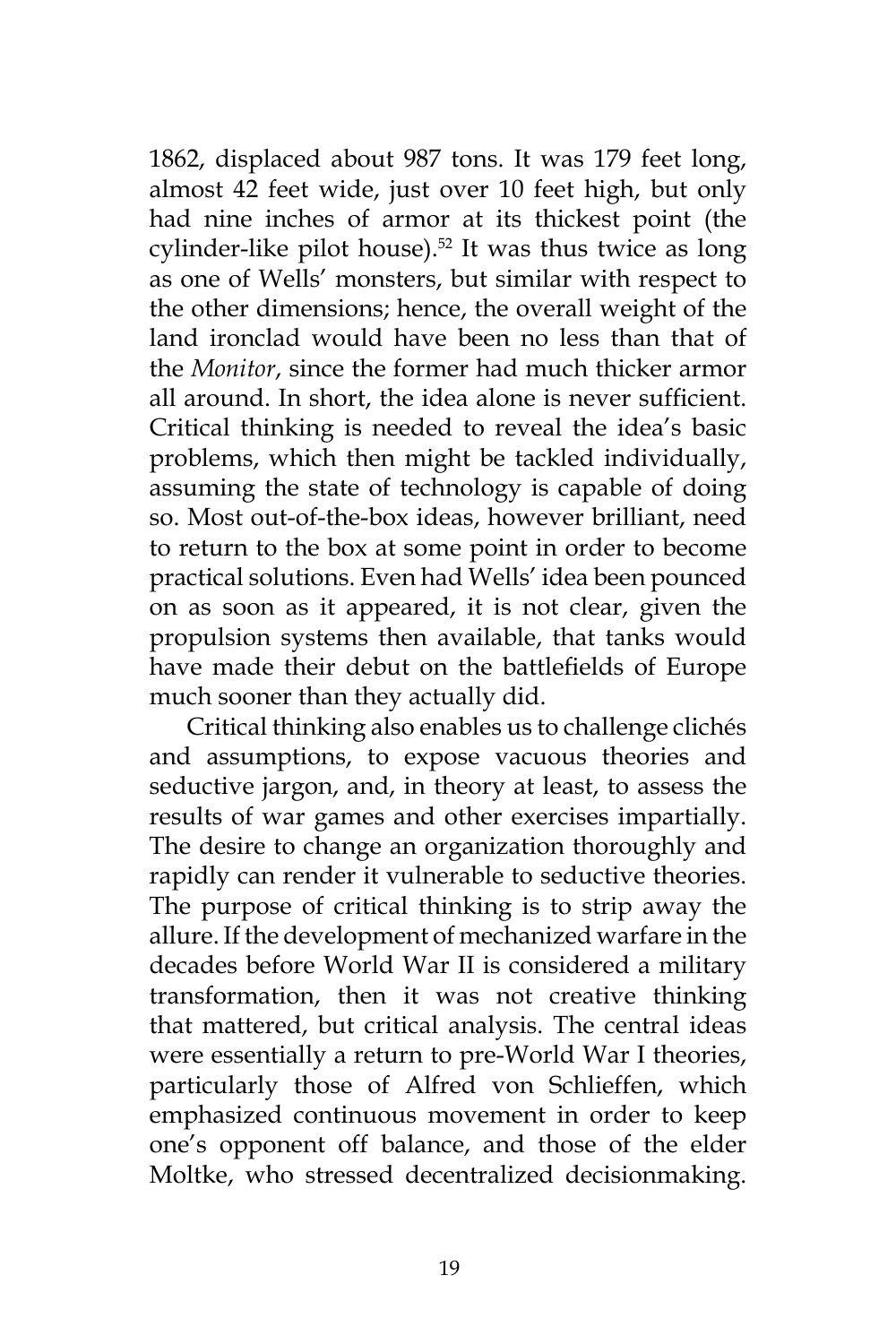What proved far more valuable than imaginative thinking, therefore, was the culture of critically examining the results of war games and training exercises.53

Critical thinking also assists us in identifying signposts, which, in turn, are essential in enabling an organization to hedge its bets about how the future will unfold.<sup>54</sup> Signposts in the form of political, social, and technological developments can indicate whether an organization's assumptions remain valid. They can serve as decision points, which require policymakers to take hedging or shaping actions; the former minimize the damage of failed assumptions, while the latter help us to prevent the assumption from failing in the first place. Preparing for the future is more or less a betting game. As in roulette or other games of chance, we are wagering on the probability that a particular capability, or set of capabilities, will prove useful, perhaps even decisive, in the near or long-term future. We may try to tip the probability in our favor, but the outcome is rarely certain. Compounding the problem is deciding how much of that particular capability to buy.

## **Refighting the Last War.**

The fifth cliché is that militaries are slow to transform because they like to refight the last war rather than preparing for the next one. Actually, many successful transformations occurred as a result of refighting the last war. The German military's famed transformation after World War I has become the model most often used to explain defense transformation in the United States. It is upheld as an example of the superiority of efficiency over mass and of preparing for the next war, rather than the last one. Interestingly, the heart of the German transformation effort involved looking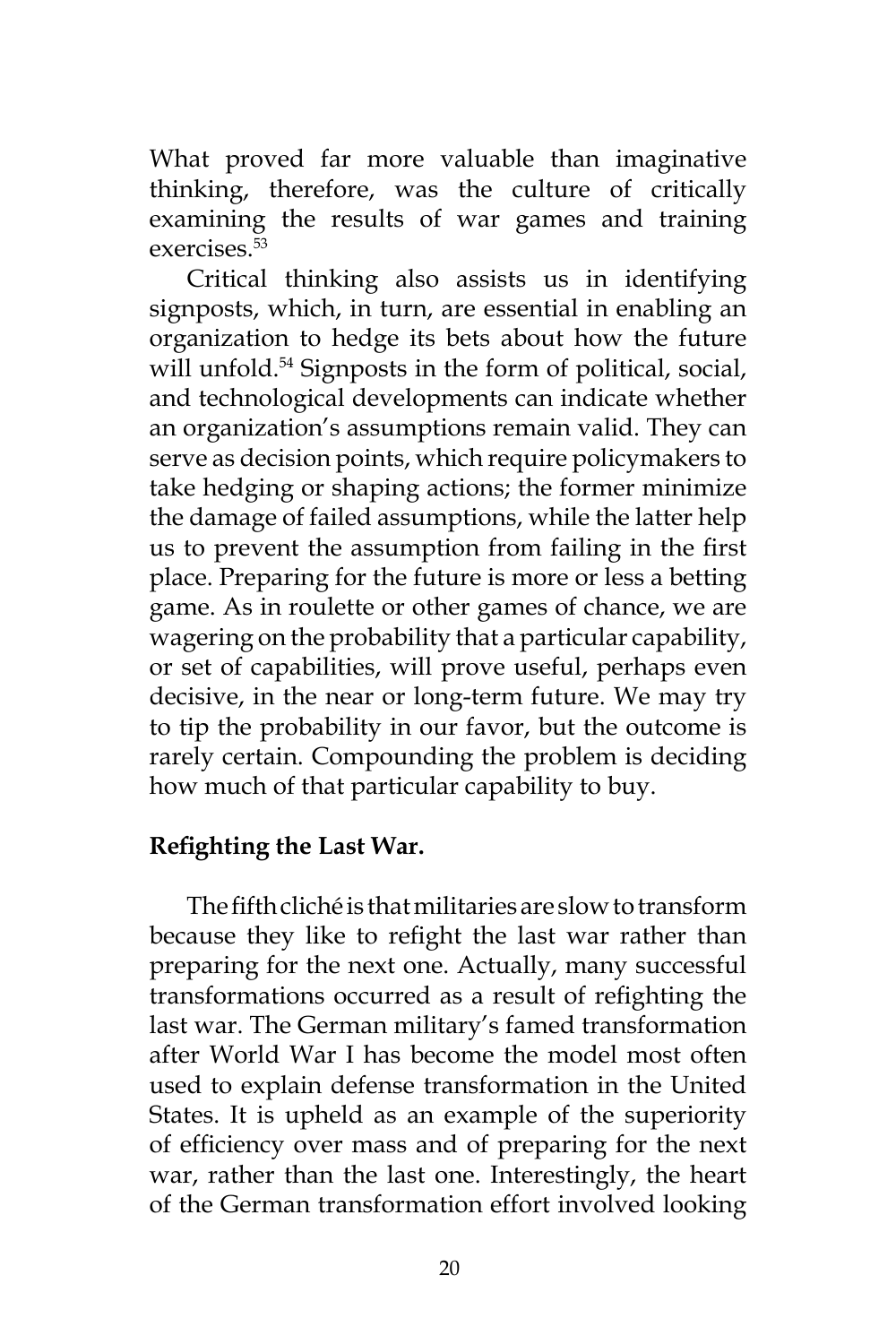backward to 1870-71, to tried and true principles. It was, thus, about refighting *not* the last war, but the war *before* the last war. Moreover, the core of the so-called blitzkrieg theory, which long has been associated with this transformation, perhaps erroneously, consisted achieving a breakthrough against strong defensive positions, the single most difficult task of the Great War.55 Famed panzer general Heinz Guderian reiterated the importance of this task in his book, *Achtung Panzer!*, published in the late 1930s.<sup>56</sup>

To be sure, at some point looking backward prevents looking ahead. Yet, to suggest militaries should not examine the lessons from the last war implies they should not learn from their pasts. History does not necessarily occur in cycles. So, failure to learn from the past does not necessarily condemn one to repeat it, or to fail in the future. Yet, an organization that cannot, or will not, learn from its past is not likely to prepare itself very well for the future either, except by chance. Assessing what worked and what did not from historical data is integral to critical analysis. Learning from the past and preparing for the future require an ability to evaluate events as rigorously and objectively as possible. The study of history, perhaps more than any other discipline, can help develop the requisite critical thinking skills which underpin these abilities.<sup>57</sup>

For this reason, military organizations should not approach history as a holy writ, but as a medium for exercising critical thinking. As military historian and theorist Sir Basil Liddell Hart once said, military professionals tend to regard history as a "sentimental treasure."58 Liddell Hart, of course, believed that history—if free of prejudice and equipped with powers of discernment and proportion—could get at the "Truth," and this should always be its goal, even if that goal is not completely attainable. That belief is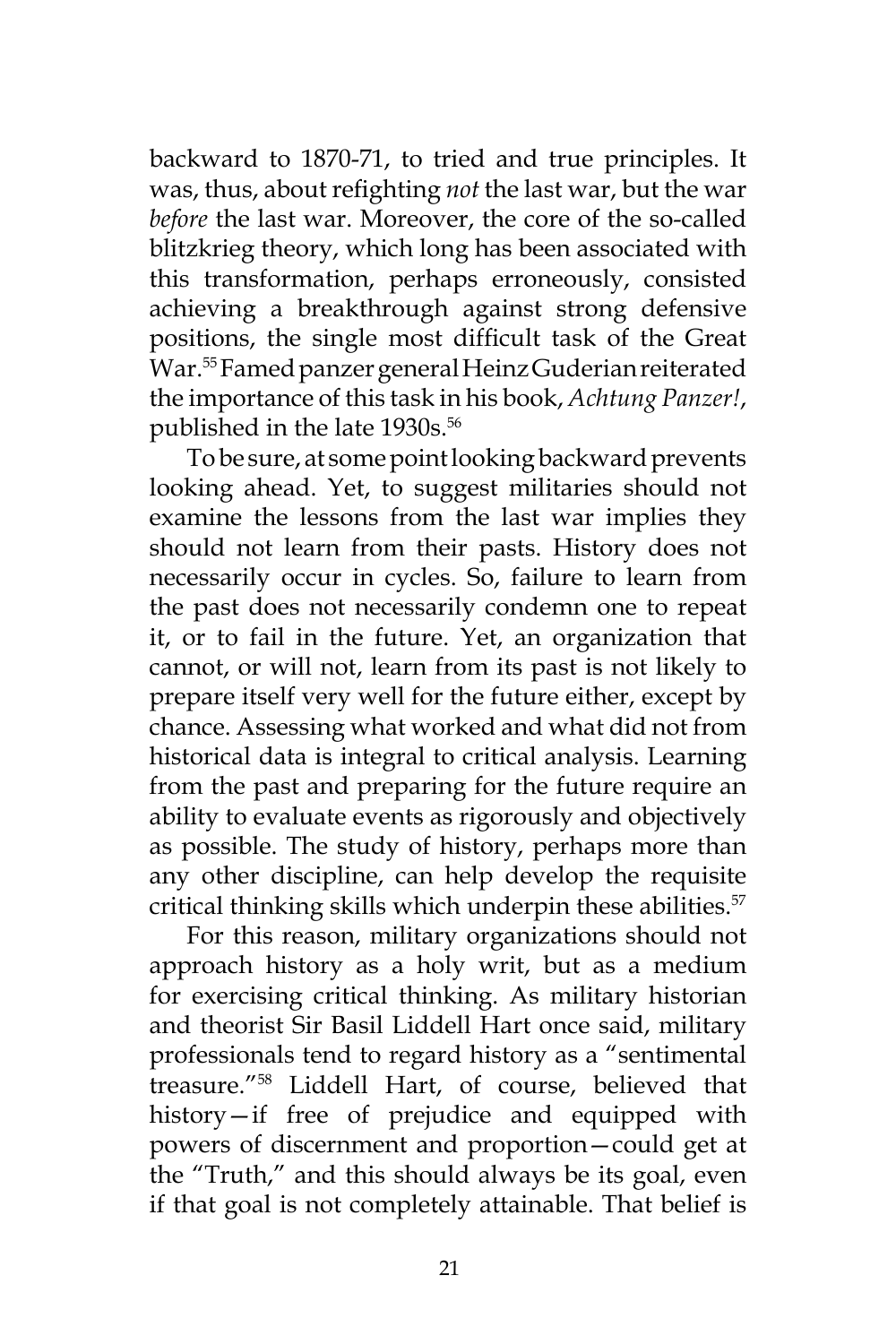something of a sentimental treasure in its own right. Nonetheless, the point is that dismissing the past is as harmful as trying to relive it.

Despite teeming rhetoric to the contrary, past wars do not always differ substantially from contemporary ones. To be sure, details matter. Yet, even a cursory glance at American military history shows that smaller, "irregular" wars have always been more frequent than larger, conventional ones. Between 1898 and 1914, the United States fought a number of so-called "small wars" in Cuba, Panama, Nicaragua, and Mexico.<sup>59</sup> In the course of those 16 years, though each of these "Banana wars" was obviously different, with unique circumstances and characters, none was exclusively so. American troops did indeed do some fighting, but they performed mostly constabulary duties, such as providing security, distributing food and medicine, building schools and infrastructure, and similar tasks. These duties clearly are more relevant to those that U.S. troops regularly perform in the current war on terror than contemporary military theory likes to admit. For those who insist small wars are the wave of the future, we might well ask how that makes the future any different than the past. Thus, to ignore the experiences of earlier campaigns, such as those mentioned above, is to reject a large and growing body of knowledge. Rather than dismissing the past (or refighting it), militaries need to find better ways to capture, categorize, and access the knowledge they gain from their own experiences, and those of others.

## **Conclusions and Implications.**

Transforming any organization is always more about the present than the future. The future never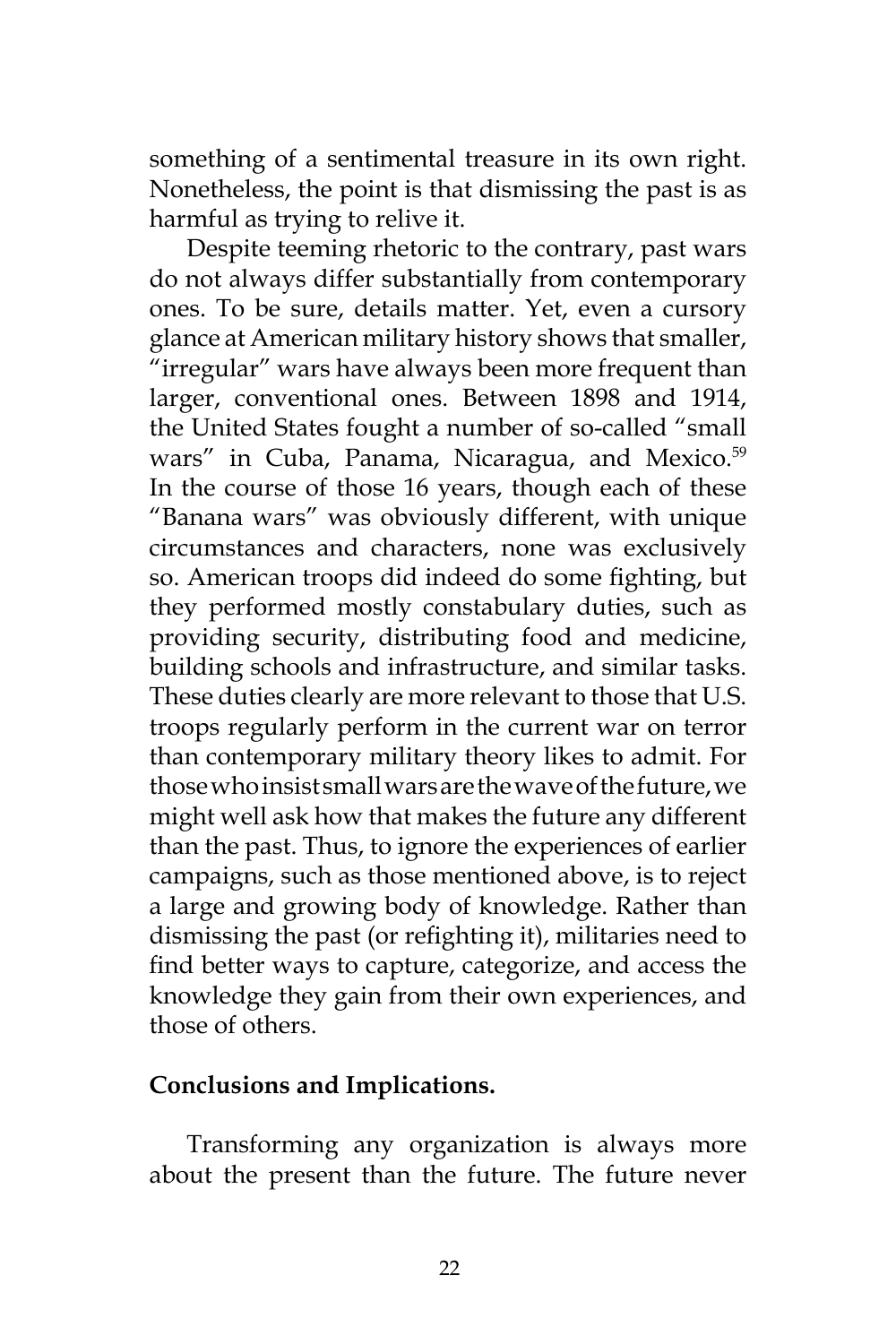exists but in the collective imagination of those in the present, and they hardly can lay claim to a consensus view. The future we imagine can never be any better than the filters through which it must pass. If we want to forecast better futures, we need to look to our filters. A process for filtering our filters ought to become routine.

Transformation also is, ultimately, political in nature. The future is contestable, and as such, it forms part of organizational power struggles that take place in the present. The success of transformative ideas depends to a large extent on the power—physical and psychological—of the personalities who promote them. The intrinsic "soundness" of new ideas may not have more than secondary or tertiary importance. Militarily unsound ideas have been the basis for military transformations more than once in history.

Uncertainty is a given in any age. We will always know less than we want to know. Yet that should not induce us to overlook the quantity and quality of what we do know. Overplaying the uncertainty card can lead to indefensible policy decisions and an inability to prioritize strategy goals. Knowledge and the ability to do something with it are not indisputably linked. Knowing what we need to do to win the "war of ideas" is different from having the ability to do it. Distinguishing what we know from what we want to know may help us spend transformation dollars more wisely.

Critical thinking is far more important to achieving a successful transformation than is creative or imaginative thinking. Consensus, or at least tacit consent, is the lubricant that moves transformation along. Creative thinking takes transformation on side tours, while critical thinking questions whether the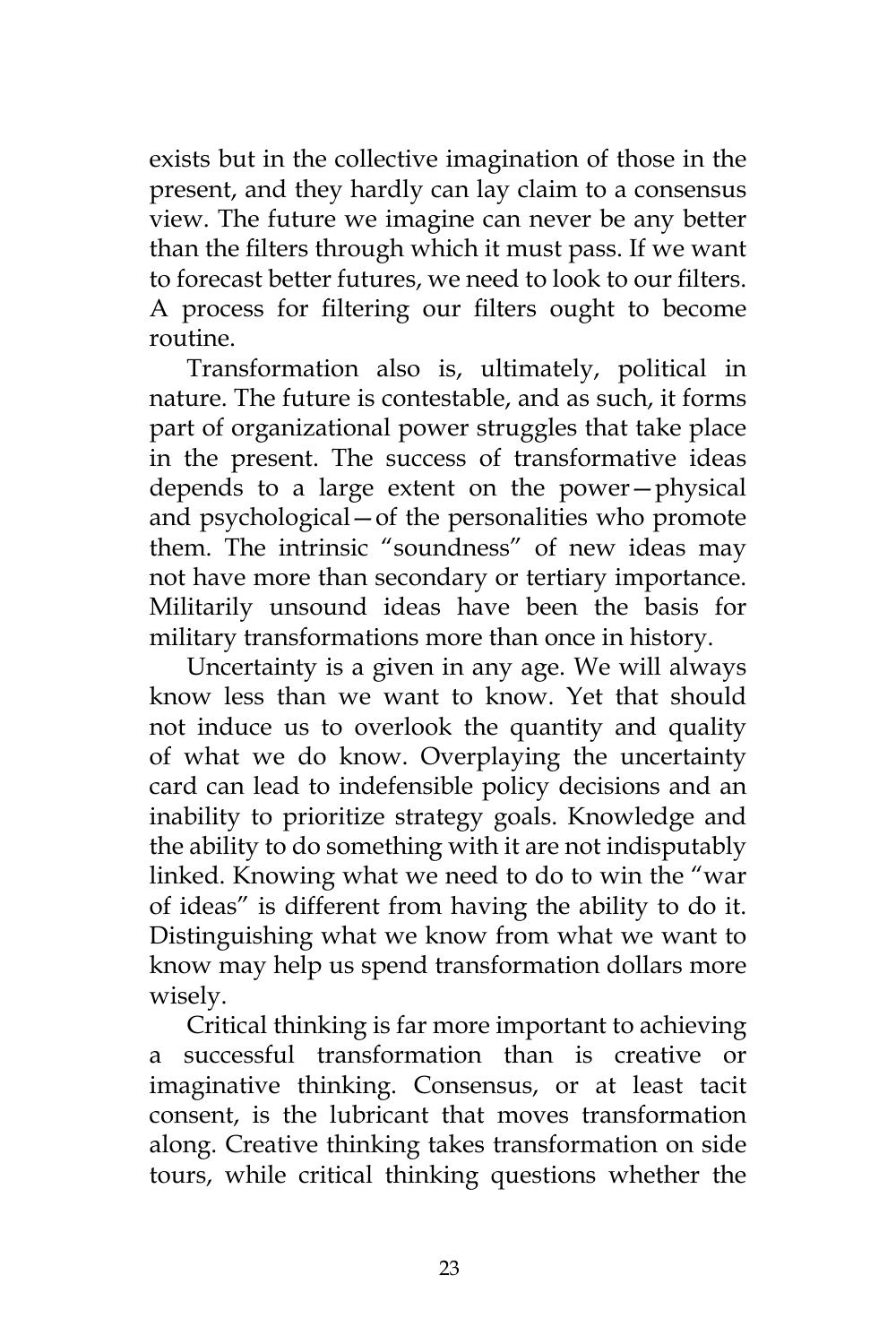road being traveled is the best one. Creative thinking is best done before the journey begins; critical thinking should occur at every mile marker. The political nature of transformation makes both inconvenient. The unpleasant reality is that funding decisions have to be made, and on time. It is probably best to accept that errors in judgment will be made. But we want to avoid compounding them by refusing to change course.

Learning from the past does not guarantee a better future, but it does improve our ability to learn. Trying to make the present—or the future—fit the past is bound to lead to failure and disappointment. The past is never exactly the same as the present, and it is never absolutely different, either. If and when the past is relevant depends on how we see the present. And that, in turn, depends on how frequently, and how well, we challenge the accepted "truths" of our times.

#### **ENDNOTES**

1. To emphasize: this is not a critique of official policies pertaining to U.S. Defense Transformation. Rather, it is an examination of a few of the many recurring expressions found in discussions of military transformation, or transformation in the business world.

2. Andrew Abbott, *The System of Professions: An Essay in the Division of Expert Labor*, Chicago: Chicago University, 1988; see also Don Snider and Gayle L. Watkins, eds., *The Future of the Army Profession*, New York: McGraw-Hill, 2002.

3. Edward Cornish, *The Study of the Future: An Introduction to the Art and Science of Understanding and Shaping Tomorrow's World*, Washington, DC: World Future Society, 1984.

4. Compare Edward Cornish, *Futuring: The Exploration of the Future*, Bethesda, MD: World Future Society, 2004; Nicholas Rescher, *Predicting the Future: An Introduction to the Theory of Forecasting*, Albany: State University of New York, 1998; Robert Heilbroner, *Visions of the Future: The Distant Past, Yesterday, Today, Tomorrow,* New York: Oxford, 1995.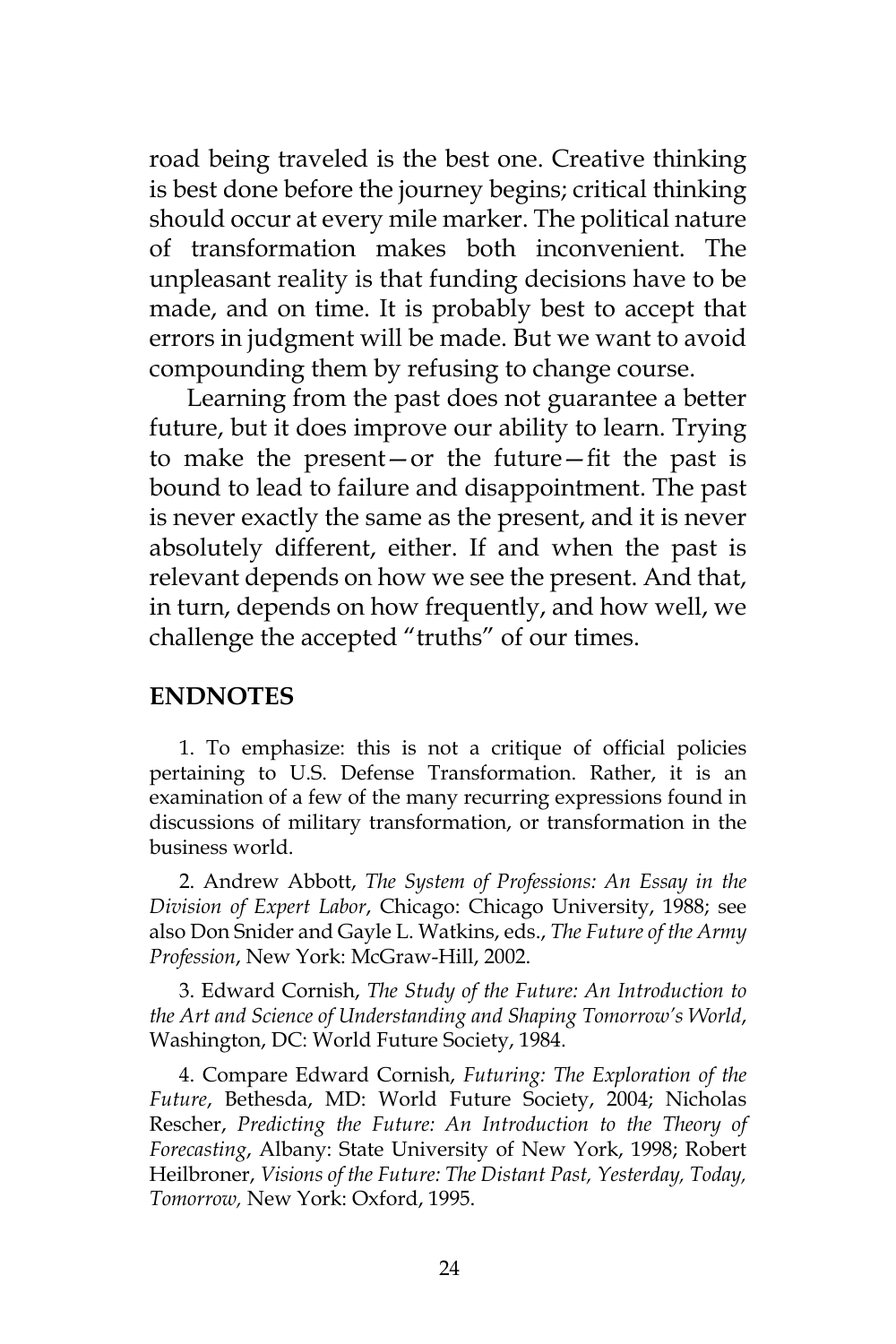5. Alvin and Heidi Toffler, "War, Wealth, and a New Era in History," *World Monitor*, May 1991, pp. 46-52; Alvin Toffler, *Third Wave*, New York: Morrow, 1980.

6. Sam J. Tangredi, *All Possible Wars? Toward a Consensus View of the Future Security Environment, 2001-2025*, Washington, DC: National Defense University, 2000, underscores the problems of trying to arrive at a consensus.

7. *Knowledge & Speed*, Army After Next Report, U.S. Army Training and Doctrine Command, 1996; and *Knowledge & Speed II*, 1997.

8. Compare Robert S. Trip, *et al., Enhancing the Effectiveness of Air Expeditionary Forces*, RAND Report, Santa Monica, CA: RAND, May 1997; Pelham G. Boyer and Robert S. Wood, eds., *Strategic Transformation and Naval Power in the 21st Century*, Newport, RI: Naval War College, 1998.

9. Sharon A. Squassoni, "Nuclear, Biological, and Chemical Weapons and Missiles: Status and Trends," Congressional Research Service, Library of Congress, Washington, DC, January 14, 2005; Milton Leitenberg, *Assessing the Biological Weapons and Bioterrorism Threat*, Carlisle Barracks, PA: U.S. Army War College, 2005; Robert J. Einhorn and Michele A. Flournoy, *Protecting Against the Spread of Nuclear, Biological, and Chemical Weapons: An Action Agenda for the Global Partnership*, 4 vols., Washington, DC, 2003.

10. A concern addressed in World Health Organization, *Global Pandemic Influenza Action Plan to Increase Vaccine Supply*, Geneva, Switzerland, 2006.

11. Cornish, "Trend Extrapolation: A Method That Everyone Uses," in *Study of the Future*, pp. 108-111.

12. National Intelligence Council, *Mapping the Global Future: Report of the National Intelligence Council's 2020 Project*, Washington, DC: U.S. Government Printing Office, 2004.

13. John J. Mearsheimer, "Why We Will Soon Miss the Cold War," *The Atlantic Monthly*, Vol. 266, No. 2, August 1990, pp. 35- 50; this essay was one of the first, perhaps the first, to make this argument.

14. Colin S. Gray, "Across the Nuclear Divide—Strategic Studies, Past and Present," in *Strategy and History,* London: Routledge, 2006; this essay was published originally in *International Security*, 1977.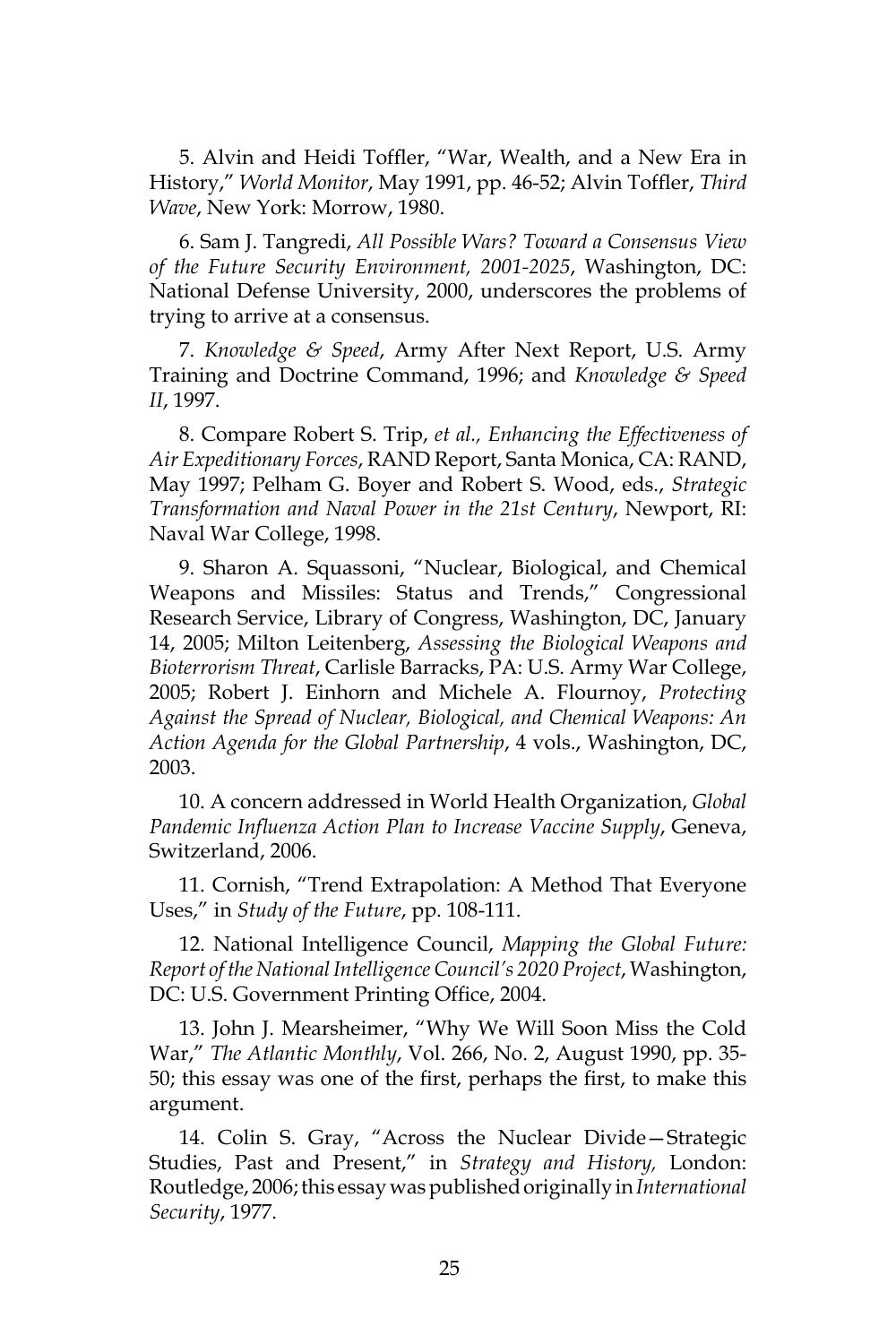15. Bernard Brodie, *The Absolute Weapon*, New York: Harcourt, Brace, 1946.

16. Christopher Coker, "Post-Modern War," *RUSI Journal*, Vol. 143, No. 3, June 1998, p. 9; see Herman Kahn, *On Thermonuclear War*, Princeton: Princeton University, 1960; and *Thinking about the Unthinkable*, New York: Horizon, 1962; Barry Bruce-Briggs, *Supergenius: The Mega-Worlds of Herman Kahn*, New York: North American Polity, 2000; Sharon Ghamari-Tabrizi, *The Worlds of Herman Kahn: The Intuitive Science of Thermonuclear War*, Cambridge: Harvard University, 2005; Louis Menand, "Fat Man: Herman Kahn and the Nuclear Age," *The New Yorker*, June 27, 2005.

17. Thomas P. M. Barnett, *The Pentagon's New Map: War and Peace in the Twenty-first Century*, New York: Berkley, 2005.

18. "International: Asymmetric War Poses New Challenges," *Oxford Analytica*, October 24, 2001,p. 1, is representative.

19. Steven Metz and Douglas V. Johnson II, *Asymmetry and U.S. Military Strategy: Definition, Background, and Strategic Concepts*, Carlisle, PA: Strategic Studies Institute, U.S. Army War College, 2001, examine uses of the term as it appeared in official documents to that point, and attempt to dispel some of the confusion surrounding the term; they define strategic asymmetry as "the use of some sort of difference to gain an advantage over an adversary," p. 1. I would go one step farther and contend that asymmetry often exists even if we are not consciously using it to gain an advantage; it's almost unavoidable. See also Steven Blank, *Rethinking Asymmetric Threats*, Carlisle, PA: Strategic Studies Institute, U.S. Army War College, 2003, which points out how the term can be meaningless for policymakers.

20. Donald Kagan, *The Peloponnesian War*, New York: Viking, 2003.

21. Barry S. Strauss and Josiah Ober, *The Anatomy of Error: Ancient Military Disasters and their Lessons for Modern Strategists*, New York: St. Martin's, 1992.

22. J. F. Lazenby, *The Peloponnesian War: A Military Study*, London: Routledge, 2004; Kagan, *Peloponnesian War*.

23. Peter L. Bergen, *Holy War, Inc: Inside the Secret World of Osama bin Laden*, New York: Touchstone, 2002; Marc Sageman, *Understanding Terror Networks*, Philadelphia: University of Pennsylvania Press, 2004; Michael Scheuer, *Imperial Hubris: Why*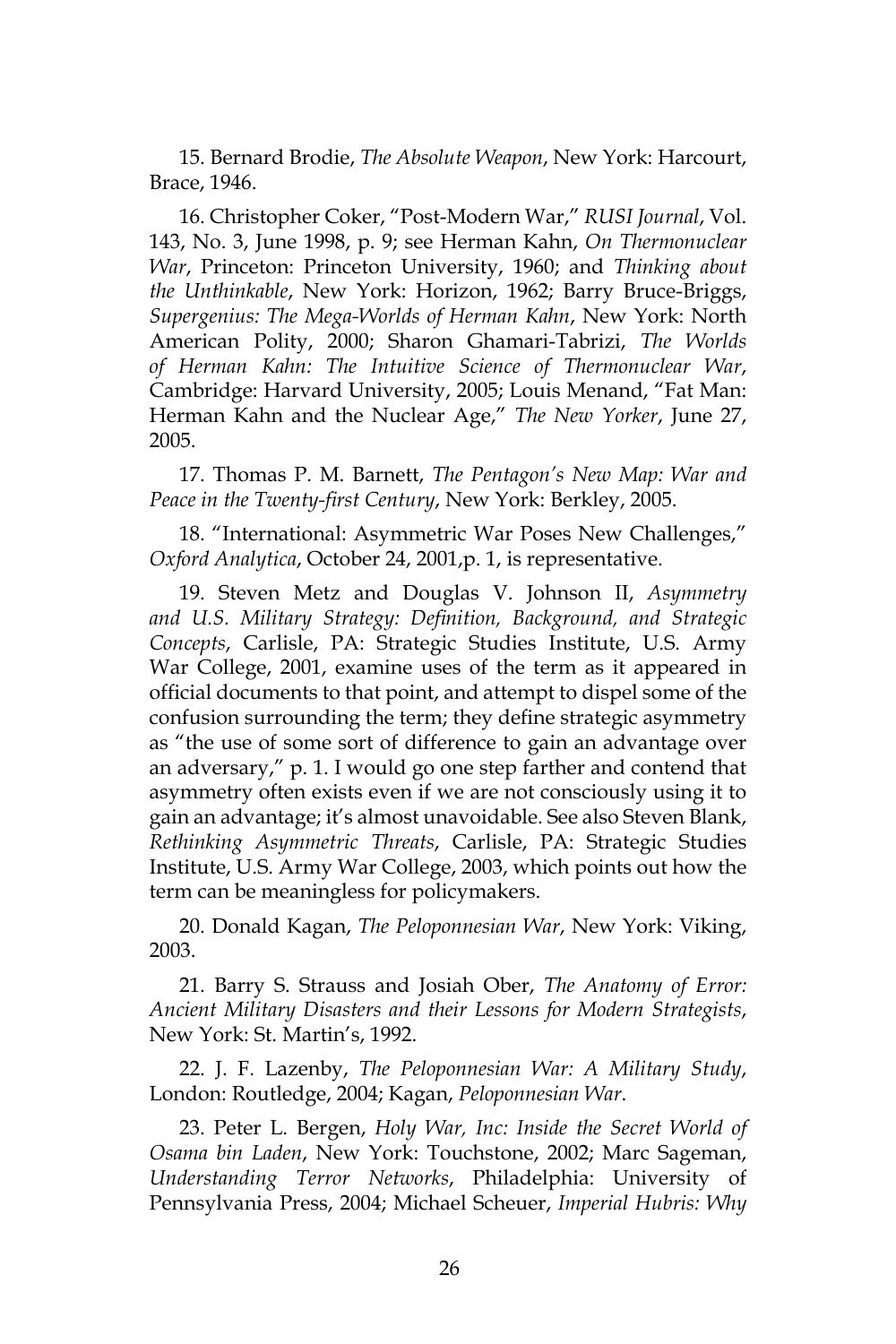*the West is Losing the War on Terror*, Washington, DC: Brassey's, 2004; and *Through Our Enemies' Eyes: Osama bin Laden, Radical Islam, and the Future of America,* Washington, DC: Potomac, 2006; Bruce Hoffman, "Combating Al Qaeda and the Militant Islamic Threat," Testimony presented to the U.S. House Armed Services Committee, Subcommittee on Terrorism, Unconventional Threats and Capabilities, February 16, 2006.

24. Bob Woodward, "Secret Reports Dispute White House Optimism," *Washington Post*, October 1, 2006, p. A01.

25. The literature is extensive; see Robert I. Rotberg, ed., *When States Fail: Causes and Consequences*, Princeton: Princeton University, 2004; and more recently, Francis Fukuyama, *Nation-Building: Beyond Afghanistan and Iraq*, Baltimore: Johns Hopkins University, 2006.

26. See *www.foreignpolicy.com/story/cms.php?story\_id=3420*, dated May/June 2006.

27. *Ibid*.

28. One of the most controversial is Noam Chomsky, *Failed States: The Abuse of Power and the Assault on Democracy*, New York: Metropolitan Books, 2006, which argues that the United States itself is actually a failed state.

29. John Lewis Gaddis, *The Cold War: A New History*, New York: Penguin, 2005.

30. As former Director of Central Intelligence Robert Gates remarked in a speech delivered at Texas A&M University on November 19, 1999:

In the economic arena CIA, in its statistical analysis, overstated the size and growth rate of the Soviet economy and relatedly underestimated the burden of military expenditures on that economy and on that society. CIA's statistical analysis of the Soviet economy, while the best available, East or West—and I would have to tell you, we had clandestine reporting to the effect that even Andropov regarded our reporting on the Soviet economy as the best available to him—still in absolute terms, it described a stronger and larger economy than our own interpretive analysis portrayed and that existed in reality.

While in 1987 the CIA allegedly warned of impending collapse, other intelligence agencies disagreed.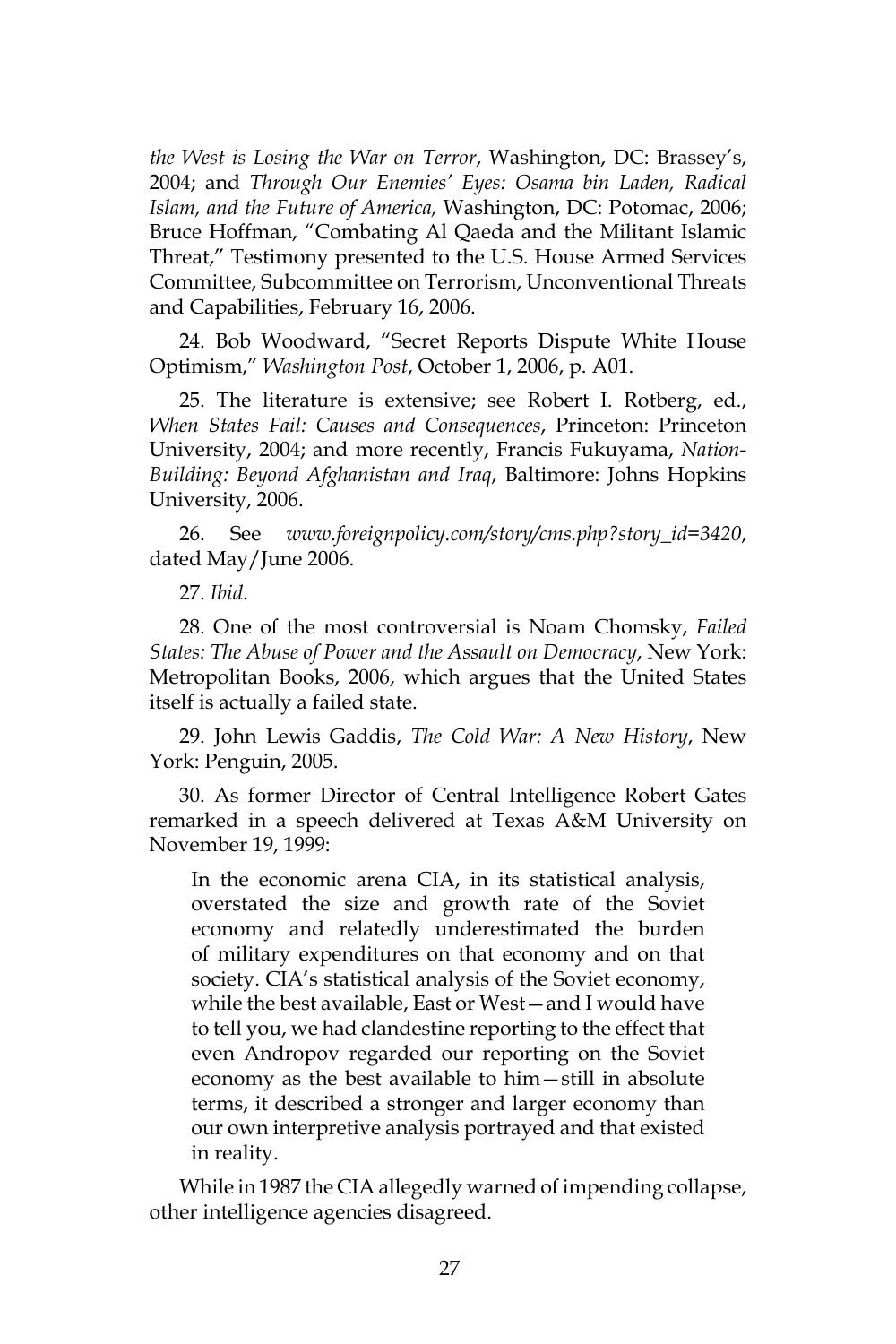31. Steven Donald Smith, "Military Transformation Requires Cultural Change: Interview with Thomas Hone, Office of Force Transformation," U.S. Federal News Service, Washington, DC, June 8, 2006.

32. Bruce W. Menning, *Bayonets before Bullets: The Imperial Russian Army, 1861 and 1914*, Bloomington: Indiana University press, 1992.

33. Michael Roberts, "The Military Revolution 1560-1660," in *War and Society in the Seventeenth Century*, G. N. Clark, ed., Cambridge: Cambridge University, 1958; and *Gustavus Adolphus*, 2nd Ed., New York: Longman, 1992.

34. David Chandler, *The Campaigns of Napoleon*, New York: Macmillan, 1966.

35. James Corum, *The Roots of Blitzkrieg: Hans von Seeckt and German Military Reform*, Lawrence: University Press of Kansas, 1992.

36. Paul Bracken, "Corporate Disasters: Some Lessons for Transformation," *Joint Force Quarterly*, Vol. 32, Autumn 2002, pp. 83-87, provides a quick summary.

37. Chaim Kaufmann, "Review of Stephen Rosen, *Winning the Next War: Innovation and the Modern Military*," in *The American Political Science Review*, Vol. 86, No. 4, December 1992, p. 1110, asserts that such interests stymied efforts to reform military organizations prior to the Great War.

38. Stephen Peter Rosen, *Winning the Next War: Innovation and the Modern Military*, Ithaca: Cornell, 1991; Barry R. Posen, *The Sources of Military Doctrine: France, Britain, and Germany between the Wars*, Ithaca: Cornell, 1984.

39. Andrew Ross, Michèle A. Flournoy, Cindy Williams, and David Mosher, "What Do We Mean by 'Transformation'? An Exchange," *Naval War College Review*, Vol. 55, No. 1, Winter 2002, p. 31. This statement appears to have come from a misunderstanding of the role of von Seeckt in the transformation of the German army; for clarification of that role, see Corum, *Roots of Blitzkrieg.*

40. Cited from Robert Holzer, *Transformation Trends*, February 17, 2003, p. 1.

41. "Statement of Arthur K. Cebrowski, Director, Office of Force Transformation, Office of the Secretary of Defense, before the Subcommittee on Terrorism, Unconventional Threats, and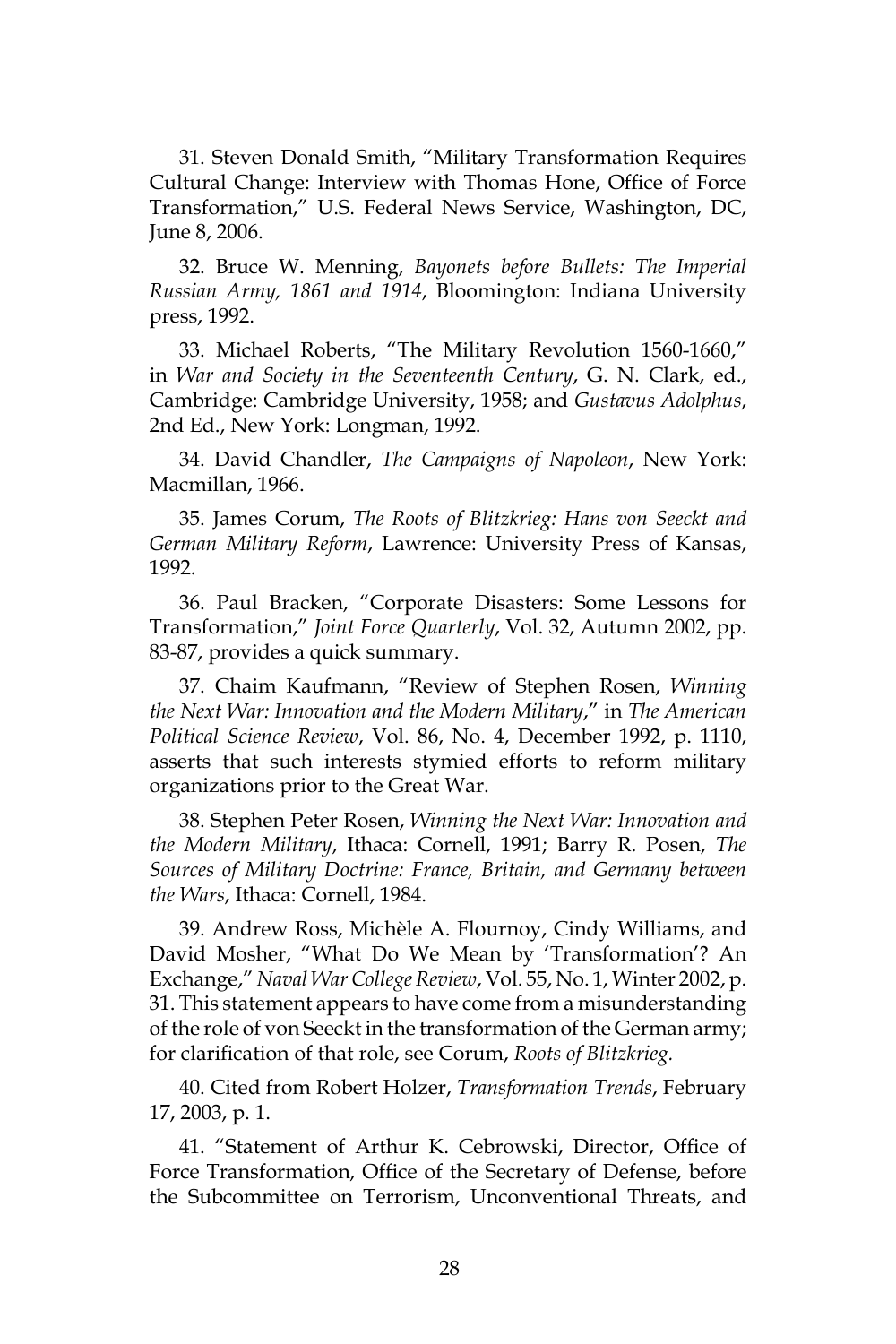Capabilities, House Armed Services Committee," February 26, 2004; Cf. *Transformation Trends*, March 2, 2004, pp. 1-2. In this case, Admiral Cebrowski's message was aimed at demonstrating Transformation's importance to Congress, and was appropriate. Frequently, however, this and other statements are taken out of context, and directed at critics of Transformation (see endnote 45), implying that those who have not bought into Transformation are themselves irrelevant.

42. Antulio J. Echevarria II, *After Clausewitz: German Military Thinkers before the Great War*, Lawrence: University Press of Kansas, 2000.

43. Robert M. Citino, *Quest for Decisive Victory: From Stalemate to Blitzkrieg in Europe, 1899-1940*, Lawrence: University Press of Kansas, 2002; Corum, *Roots of Blitzkrieg*.

44. One such example is covered in Sean D. Naylor, "War Games Rigged? General says Millennium Challenge '02 'Was Almost Entirely Scripted'," *Army Times*, August 16, 2002; Julian Borger, "War Game Was Fixed to Ensure American Victory, Claims General," *The Guardian*, August 21, 2002.

45. Tom Hone, Assistant Director, Office of Force Transformation, "Understanding Transformation," *Transformation Trends*, January 16, 2004, p. 3, uses the first comment in response to Frederick Kagan's writings criticizing Defense Transformation, particularly one entitled, "A Dangerous Transformation: Donald Rumsfeld Means Business. That's a Problem," published in the *Wall Street Journal*, November 12, 2003; comments similar to the second phrase are used by both sides of the debate and can be found in any number of op-eds.

46. Adam N. Stulberg, "Managing Military Transformations: Agency, Culture, and the U.S. Carrier Revolution," *Strategic Studies*, Vol. 14, No. 3, July-September 2005, p. 489.

47. Corum, *Roots of Blitzkrieg*, pp. 55-67.

48. David A. Fulghum, "Season's Woes: Budget Maneuvers, Unexpected Investigations and Lessons from Iraq Roil Military Transformation Plans," *Aviation Week & Space Technology*, Vol. 159, No. 25, December 22, 2003, p. 26.

49. Larry Seaquist, "Where's Military Creativity*?" Christian Science Monitor*, February 4, 2004, p. 11.

50. H. G. Wells, "The Land Ironclads," *The Strand Magazine*, Vol. 26, December 1903, pp. 501-513.